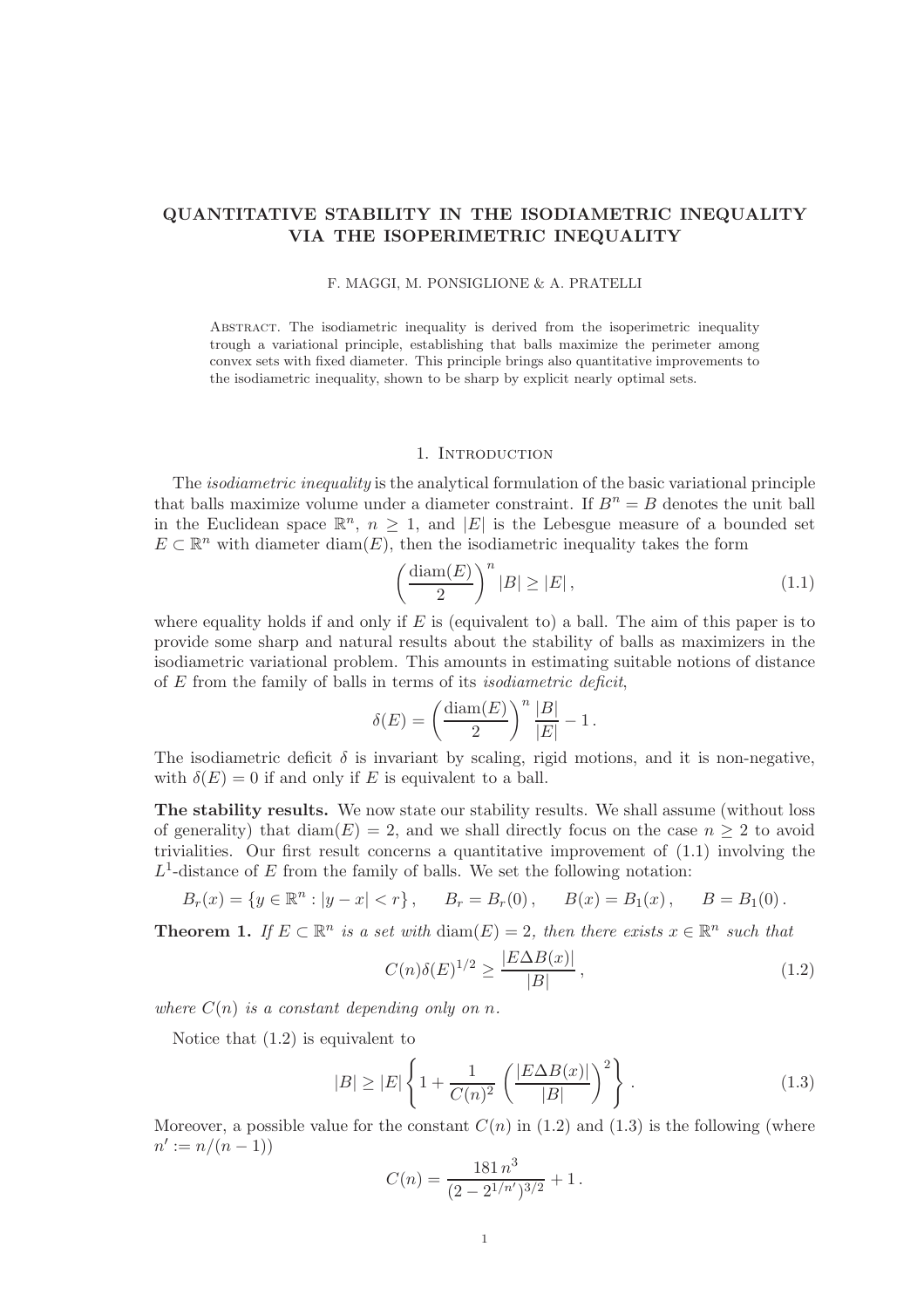Next, we look for uniform bounds on the distance between  $E$  and a ball of equal diameter. More precisely, given a set E with  $\text{diam}(E) = 2$ , we shall introduce the radii

$$
r_E^{\text{out}} = \inf_{x \in \mathbb{R}^n} \inf \{ r > 0 : E \subset B_{1+r}(x) \},
$$
  

$$
r_E^{\text{in}} = \inf_{x \in \mathbb{R}^n} \inf \{ r > 0 : B(x) \subset E + B_r \}.
$$

Of course, one has that  $r_E^{\text{out}} = 0$  and  $r_E^{\text{in}} = 0$  if and only if E is the unit ball, hence, if and only if  $\delta(E) = 0$ . Our second stability estimate shows that  $r_E^{\text{out}}$  and  $r_E^{\text{in}}$  can be bounded from above by suitable powers of  $\delta(E)$ .

**Theorem 2.** Let  $E \subset \mathbb{R}^n$  with  $\text{diam}(E) = 2$ . There exists two positive constants  $K_{in}(n)$ and  $K_{out}(n)$  *such that* 

$$
r_E^{out} \leq \begin{cases} K_{out}(2)\delta(E)^{1/2} & \text{if } n = 2 \,, \\ K_{out}(3)\Big(\delta(E) \max\{|\log \delta(E)|, 1\}\Big)^{1/2} & \text{if } n = 3 \,, \\ K_{out}(n)\delta(E)^{2/(n+1)} & \text{if } n > 3 \,. \end{cases} \tag{1.4}
$$

*and*

$$
r_E^{in} \le K_{in}(n)\delta(E)^{1/n} \,. \tag{1.5}
$$

Remark 3. From Theorem 2 we easily deduce a quantitative estimate for the Hausdorff distance between  $E$  and the family of balls. More precisely, let  $d_H$  denote the Hausdorff distance between compact sets on  $\mathbb{R}^n$ , and notice that by immediate geometric arguments one has

$$
\max\left\{r_E^{\text{in}}, r_E^{\text{out}}\right\} \le \alpha(E) := \inf_{x \in \mathbb{R}^n} d_H(E, B(x)) \le 2 \max\left\{r_E^{\text{in}}, r_E^{\text{out}}\right\}.
$$
 (1.6)

Hence, under the same assumption of Theorem 2, we have

$$
\alpha(E) \le 2 \max \left\{ r_E^{\text{in}}, r_E^{\text{out}} \right\} \le 2K(n)\delta(E)^{1/n}.
$$

Of course, this estimate is weaker than Theorem 2, as it hides the fact that a stronger estimate holds true for  $r_E^{\text{out}}$ .

Strategy of the proof. In recent years, several stability estimates have been proved for various geometric inequalities, involving perimeters, capacities, eigenvalues and other relevant set functionals. Usually, the starting point of these results is the choice of an argument characterizing the optimal sets in the variational problem under consideration. In the case of the isodiametric inequality, our choice could have been the well-known argument by Bieberbach [Bi] based on Steiner symmetrization (see [EG, Section 2.2]). However, due to the elusive nature of the diameter constraint, it is unclear how to "perturb" Bieberbach's proof in order to obtain sharp quantitative stability estimates. We have avoided such difficulties thanks to a fruitful link between the isodiametric and the isoperimetric problem (Theorem 5 and Remark 7). In Section 2 we shall exploit this connection in order to derive the above stability estimates for the isodiametric inequality from the analogous stability estimates for the isoperimetric inequality. The sharpness of the above theorems shall then be discussed in Section 3, through the construction of suitable families of nearly optimal sets.

Remark 4 (Explicit constants). We stress the fact that, as we are going to discuss later on, the dimensional constants appearing in the above estimates are explicitly computable. This is, of course, a stronger information than the existence of a constant depending on the dimension  $n$  only. The problem of determining the optimal constants in these estimates seems particularly difficult. In the case of the isoperimetric inequality, for example, this kind of question has been settled only in the planar case  $n = 2$  [Ca, AFN, CL2]. We may also notice that, by  $(2.5)$ , the optimal constants  $C(n)$  in  $(1.2)$  is smaller than the optimal constant  $C_0(n)$  in (2.2).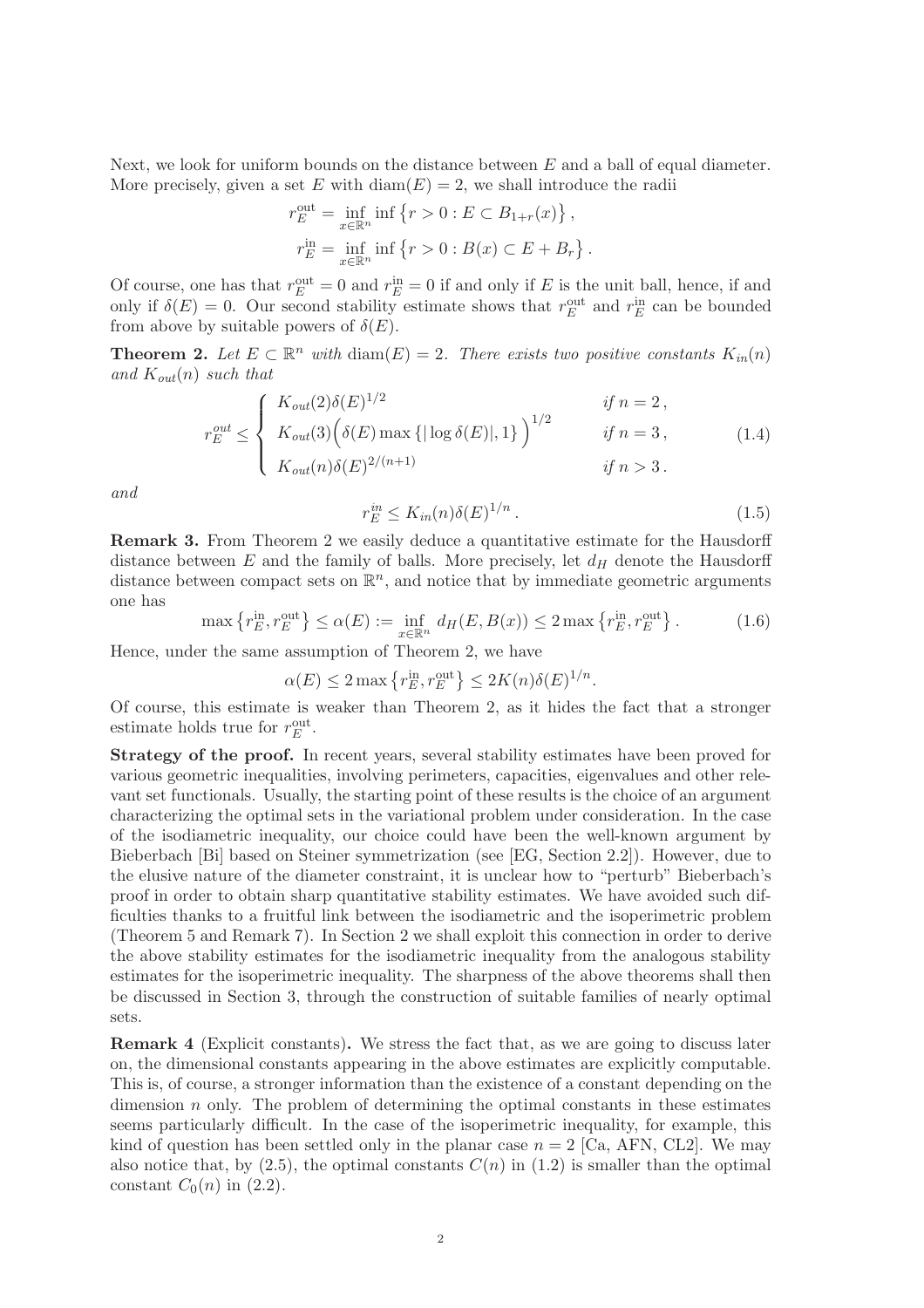

FIGURE 1. The regular Reuleaux polygons of diameter d have perimeter  $\pi d$ , and are thus optimal in (1.8). Twenty and fifty British pence are regular Reuleaux eptagons [Mo, Section 3].

Connection between the isodiametric and the isoperimetric problem. Let us recall that, whenever  $F \subset \mathbb{R}^n$  is a Lebesgue measurable set with  $|F| < \infty$ , the (Euclidean) isoperimetric inequality states that

$$
P(F) \ge n|B|^{1/n}|F|^{(n-1)/n},\tag{1.7}
$$

with equality if and only if F is equivalent to a ball. Here,  $P(F)$  denotes the distributional perimeter of F, a quantity that agrees with  $\mathcal{H}^{n-1}(\partial F)$  whenever F is either an open set with  $C^1$ -boundary, a convex set, or a polyhedron. Let now E be a set in  $\mathbb{R}^n$  with  $\text{diam}(E)$  = 2, and let  $F$  be the convex envelope of  $E$ . The bridge between the isodiametric inequality and the isoperimetric inequality is provided by the following variational principle: among convex sets with fixed diameter, balls maximize perimeter.

**Theorem 5.** If F is a convex set in  $\mathbb{R}^n$  with  $\text{diam}(F) = 2$ , then

$$
P(F) \le P(B). \tag{1.8}
$$

*When*  $n > 3$ *, equality holds in* (1.8) *if and only if* F *is equivalent to a ball.* 

**Remark 6** (Reuleaux polygons). In the case  $n = 2$ , balls do not exhaust the equality cases in (1.8). Indeed, it turns out that every Reuleaux polygons of diameter 2 satisfy equality in (1.8). A nice and complete introduction to these shapes is found, for example, in [Mo, Section 3]. To make an example, let us recall that a *regular* Reuleaux polygon is a convex set which is obtained starting from a regular polygon with an odd number of sides, by replacing edges with circular arcs: each arc is centered in a given vertex, and passes through the two vertexes of the opposite edge (the regular Reuleaux triangle and eptagon are represented in Figure 1). In general, every Reuleaux polygon of diameter d has perimeter  $\pi d$ ; moreover, every bounded convex polygon is contained in a Reuleaux polygon of the same diameter. These two properties lead immediately to prove Theorem 5 in the planar case  $n = 2$ .

Remark 7 (The isodiametric principle from the isoperimetric principle). Let us prove the isodiametric inequality (1.1), combining Theorem 5 with the isoperimetric inequality. Given  $E \subset \mathbb{R}^n$ , with  $\text{diam}(E) = 2$ , we want to prove that  $|E| \leq |B|$ . Indeed, applying the isoperimetric inequality to the convex hull  $F$  of  $E$ , which clearly has the same diameter of E, and taking Theorem 5 into account, we find that

$$
n|B|^{1/n}|E|^{(n-1)/n} \le n|B|^{1/n}|F|^{(n-1)/n} \le P(F) \le P(B) = n|B|,
$$
\n(1.9)

that is,  $|E| \leq |B|$ . If  $|E| = |B|$ , then by (1.9) we get  $|F| = |E|$  and  $P(F) = P(B)$ . In particular  $E$  is equivalent to its convex envelope  $F$ , which in turn is optimal in the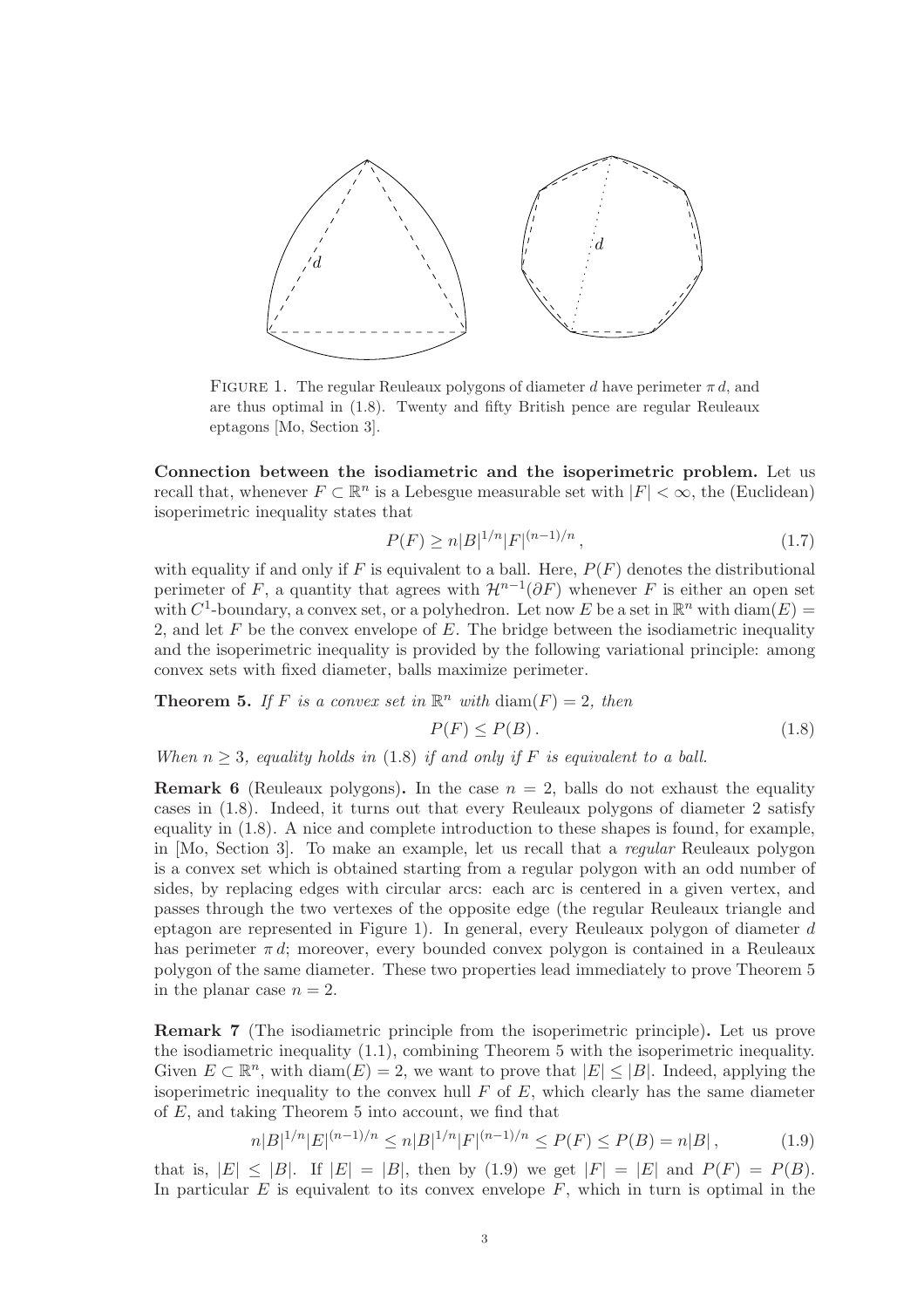isoperimetric inequality, and thus is equivalent to a unit ball. In conclusion,  $E$  is equivalent to a unit ball. Clearly, these arguments can be exploited in order to bound the *isoperimetric deficit*  $\delta'(F)$  of F in terms of the isodiametric deficit  $\delta(E)$  of E, see Lemma 8 below.

*Proof of Theorem 5.* We argue by induction over the dimension n, the case  $n = 1$  being trivial. For every  $\nu \in \partial B$ , let  $F_{\nu}$  be the projection of F over the orthogonal space  $\nu^{\perp}$  to v. Let  $B^{n-1}$  be the Euclidean unit ball in  $\mathbb{R}^{n-1}$ , and set  $\omega_{n-1} = \mathcal{H}^{n-1}(B^{n-1})$ . By the Cauchy Formula, we have

$$
P(F) = \int_{\partial B} \frac{\mathcal{H}^{n-1}(F_{\nu})}{\omega_{n-1}} d\mathcal{H}^{n-1}(\nu).
$$

Since  $\text{diam}(F_\nu) \leq 2$ , the isodiametric inequality in  $\mathbb{R}^{n-1}$  implies  $\mathcal{H}^{n-1}(F_\nu) \leq \omega_{n-1}$ , and thus  $P(F) \leq P(B)$ . The discussion of equality cases for  $n \geq 3$  is then achieved by a powerful result of Howard [Ho]. Indeed, let us now assume that  $n \geq 3$  and  $P(F) = P(B)$ . By the above argument, we have  $\mathcal{H}^{n-1}(F_{\nu}) = \omega_{n-1}$  for a.e.  $\nu \in \partial B$ , i.e.,  $F_{\nu}$  is optimal in the isodiametric inequality in  $\mathbb{R}^{n-1}$ , and thus it is an  $(n-1)$ -dimensional unit disk in  $\nu^{\perp}$ . In particular, F is a convex set with constant *width* and *brightness*: by Howard's Theorem [Ho],  $F$  is a ball.

### 2. Proof of the stability estimates

Given a Lebesgue measurable set  $F \subset \mathbb{R}^n$ , we introduce the *isoperimetric deficit*  $\delta'(F)$ of  $F$ , defined as

$$
\delta'(F) = \frac{P(F)}{n|B|^{1/n}|F|^{(n-1)/n}} - 1.
$$

Like the isodiametric deficit, the isoperimetric deficit is invariant by scaling and by rigid motions. The isoperimetric inequality (1.7) amounts to say that  $\delta'(F) \geq 0$ , with  $\delta'(F) = 0$ if and only if  $F$  is equivalent to a ball. The starting point of our analysis is the following elementary lemma, relating the isodiametric deficit of a bounded set to the isoperimetric deficit of its convex envelope.

**Lemma 8.** *If*  $E \subset \mathbb{R}^n$  *and*  $F$  *is the convex envelope of*  $E$ *, then* 

$$
\delta'(F) \le \delta(E). \tag{2.1}
$$

*Proof.* Since the isodiametric deficit and the isoperimetric deficit are invariant by scaling, without loss of generality we may assume that  $2 = \text{diam}(E) = \text{diam}(F)$ . By Theorem 5, and since  $|F| \leq |B|$  by the isodiametric inequality, we obtain

$$
\delta'(F) = \frac{P(F)}{n|B|^{1/n}|F|^{(n-1)/n}} - 1 \le \frac{P(B)}{n|B|^{1/n}|F|^{(n-1)/n}} - 1 = \frac{n|B|}{n|B|^{1/n}|F|^{(n-1)/n}} - 1
$$

$$
= \left(\frac{|B|}{|F|}\right)^{\frac{n-1}{n}} - 1 \le \frac{|B|}{|E|} - 1 = \delta(E),
$$
that is, (2.1).

Starting from Lemma 8, Theorem 1 is now a corollary of the following theorem, first proved in [FMP] (for alternative approaches see [FiMP, CL1]).

**Theorem** ([FMP]). *If* F *is a Lebesgue measurable set with*  $|F| < \infty$ *, then there exists*  $x \in \mathbb{R}^n$  such that

$$
C_0(n)\sqrt{\delta'(F)} \ge \frac{\left|F\Delta(x+t_F B)\right|}{|F|},\tag{2.2}
$$

where  $t_F = (|F|/|B|)^{1/n}$  and  $C_0(n)$  is a constant depending on the dimension n only.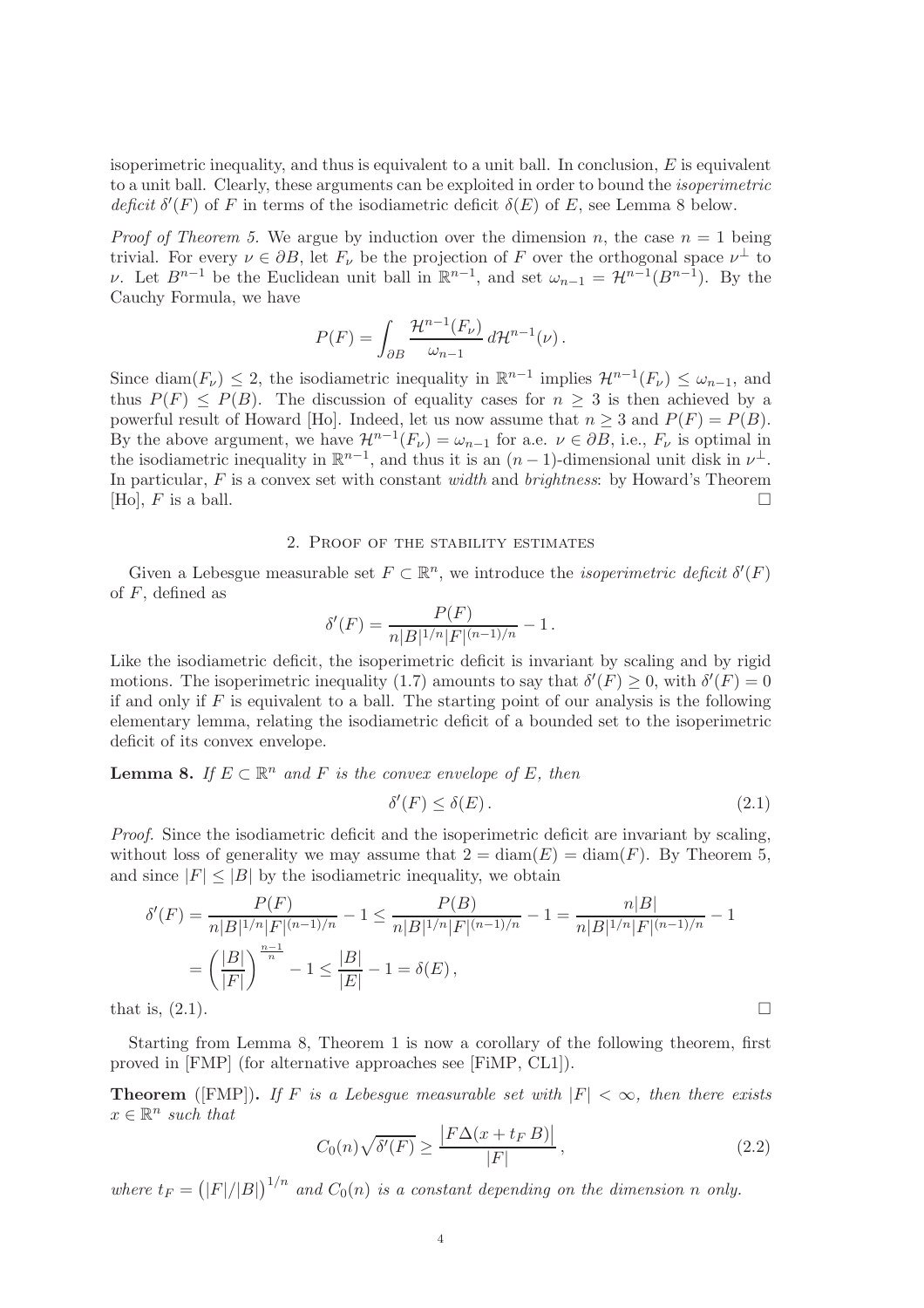It is important to recall that the mass transportation approach developed in [FiMP] allows to derive (2.2) with an explicit value for  $C_0(n)$ . Namely, setting  $n' = n/(n-1)$ , one can take

$$
C_0(n) = \frac{181 n^3}{\left(2 - 2^{1/n'}\right)^{3/2}}.
$$

We are now in the position to prove Theorem 1.

*Proof of Theorem 1.* Let F be the convex envelope of E. By Lemma 8 and by the quantitative isoperimetric inequality (2.2), since  $|F| \leq |B|$  we find that, up to a translation,

$$
C_0(n)\sqrt{\delta(E)} \ge C_0(n)\sqrt{\delta'(F)} \ge \frac{|F\Delta(t_F B)|}{|F|} \ge \frac{|F\Delta(t_F B)|}{|B|}.
$$
 (2.3)

By the triangular inequality we have

$$
|F\Delta B| \le |F\Delta(t_F B)| + |(t_F B)\Delta B| = |F\Delta(t_F B)| + (|B| - |F|).
$$
 (2.4)

From  $(2.3)$  and  $(2.4)$  we get

$$
|B\Delta E| \le |B\Delta F| + |F\Delta E| \le |F\Delta(t_F B)| + (|B| - |F|) + (|F| - |E|)
$$
  
\n
$$
\le C_0(n)|B|\sqrt{\delta(E)} + (|B| - |E|) \le |B|\Big(C_0(n)\sqrt{\delta(E)} + \delta(E)\Big),
$$
\n(2.5)

from which we immediately achieve the proof of  $(1.2)$  with  $C(n) = C_0(n) + 1$  under the assumption that  $\delta(E) \leq 1$ . If, otherwise,  $\delta(E) \geq 1$ , then

$$
\frac{|B\Delta E|}{|B|} \le \frac{|B| + |E|}{|B|} \le 2 \le 2\sqrt{\delta(E)},
$$

and (1.2) follows as  $C_0(n) \geq 1$ .



FIGURE 2. The measure  $|B \setminus B_2(e)|$  behaves like  $(r_E^{\text{out}})^{(n+1)/2}$ .

Remark 9. A non sharp form of Theorem 2 easily follows from Theorem 1. Indeed, up to a translation we can always assume that  $(1.2)$  holds true with  $x = 0$ . With this assumption, an immediate geometric argument shows that, calling  $\bar{x}$  the point such that  $E \subset B_{1+r_E^{\text{out}}}(\bar{x})$ , one has  $|\bar{x}| \leq C'(n)r_E^{\text{out}}$ , being  $C'(n)$  a constant only depending on n. As a consequence, by definition of  $r_E^{\text{out}}$  there exists some point

$$
r_E^{\text{out}} \le r \le \left(1 + C'(n)\right) r_E^{\text{out}}
$$

and some point

$$
e\in \partial E\cap \partial B_{1+r}.
$$

Since diam(E) = 2, it must be  $E \subset B_2(e)$ . In particular, from (1.2) (with  $x = 0$ ) we derive the lower bound

$$
|B| C(n) \sqrt{\delta(E)} \ge |B \setminus E| \ge |B \setminus B_2(e)|.
$$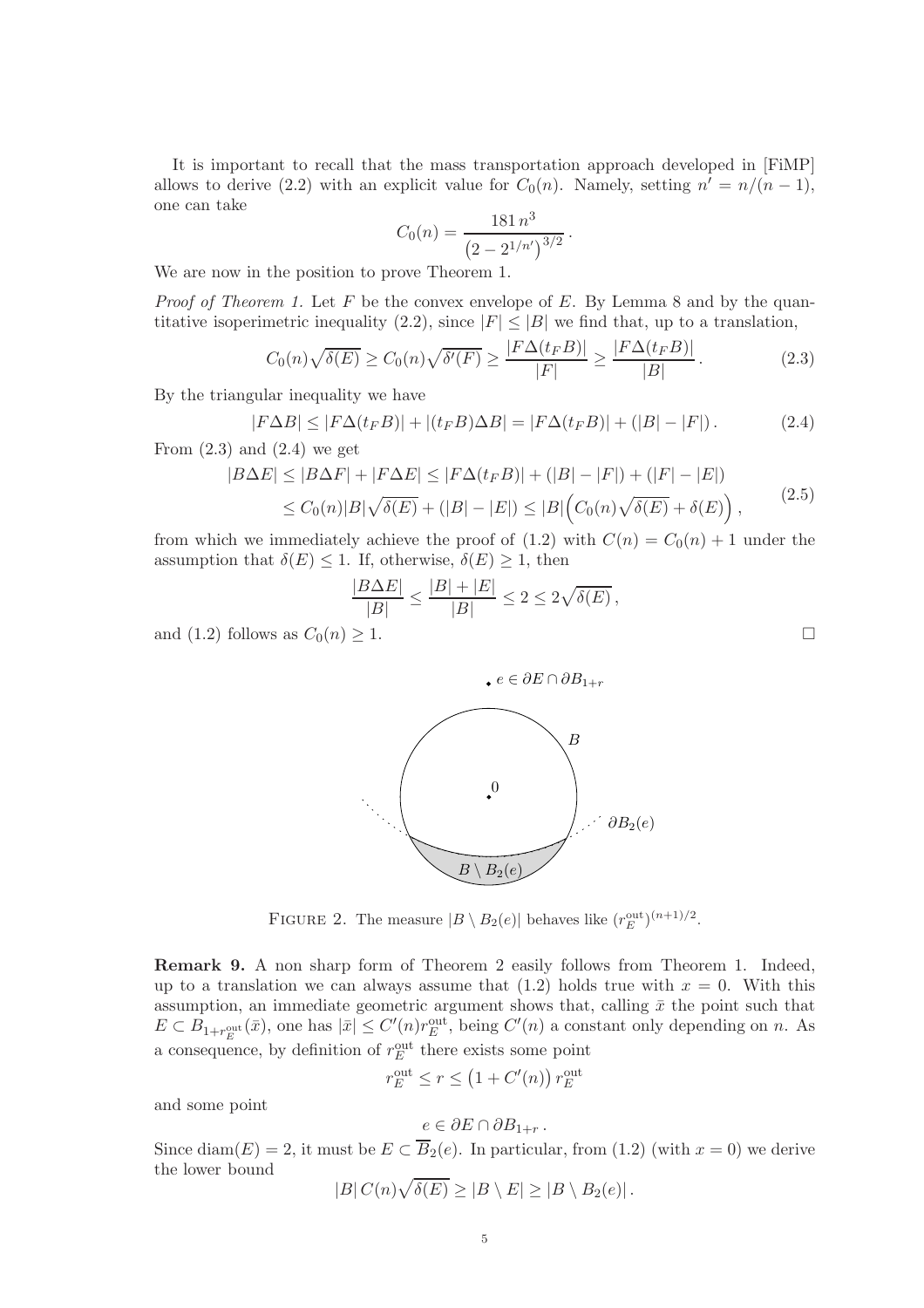If  $r_E^{\text{out}}$ , and hence r, is small, then the set  $B \setminus B_2(e)$  is, roughly speaking, a thin set with "height" of order r and "cross section" of order  $r^{1/2}$ , see Figure 2. Therefore,

$$
|B \setminus B_2(e)| \approx r \cdot r^{(n-1)/2} \approx (r_E^{\text{out}})^{(n+1)/2}.
$$

Thus, this simple argument suffices to prove the stability estimate

$$
r_E^{\text{out}} \le C(n)\delta(E)^{1/(n+1)}
$$

,

which however provides with a non-sharp decay rate for  $r_E^{\text{out}}$  in terms of  $\delta(E)$ .

We now turn to the proof of Theorem 2. In this case, we are going to apply a beautiful stability result for the isoperimetric inequality which is due to Bernstein [Be] and Bonnesen [Bo] in the planar case  $n = 2$ , and to Fuglede [Fu] in higher dimensions, where a bound for  $\alpha$  defined in (1.6) is provided in terms of the isoperimetric deficit  $\delta'$ . We remark that the constants  $K(n)$  appearing in the statement are explicitly computable from Fuglede's work [Fu], and that all the exponents are sharp.

**Theorem** ([Be, Bo, Fu]). *There exist two positive constants*  $\eta_0(n)$  *and*  $K_0(n)$  *with the following property.* If  $G \subset \mathbb{R}^n$  is a convex set with  $|G| = |B|$  and  $\delta'(G) \leq \eta_0(n)$ , then

$$
\alpha(G) \leq \begin{cases} K_0(2)\delta'(G)^{1/2} & \text{if } n = 2, \\ K_0(3) \left( \delta'(G) \left| \log \delta'(G) \right| \right)^{1/2} & \text{if } n = 3, \\ K_0(n)\delta'(G)^{2/(n+1)} & \text{if } n \geq 4. \end{cases}
$$

*Proof of Theorem 2.* Since  $\text{diam}(E) = 2$ , we have  $r_E^{\text{out}} \leq 1$  and  $r_E^{\text{in}} \leq 1$ . For every  $n \geq 2$ , let us consider the function  $\varphi_n : (0, \infty) \to (0, \infty)$  defined as

$$
\varphi_n(\delta) = \begin{cases}\n\delta^{1/2}, & \text{if } n = 2, \\
(\delta \max\{|\log \delta|, 1\})^{1/2}, & \text{if } n = 3, \\
\delta^{2/(n+1)}, & \text{if } n \ge 4,\n\end{cases} \quad \delta > 0.
$$

It is immediate to notice that the function  $\varphi$  is increasing for any n. Let us also set  $\eta(n) = \min{\{\eta_0(n), e^{-1}\}}$ , so that by Fuglede's Theorem one has that

$$
\alpha(G) \le K_0(n)\varphi_n(\delta'(G)) \qquad \forall G \subset \mathbb{R}^n, G \text{ convex}, 0 \le \delta(G) \le \eta(n). \tag{2.6}
$$

*Estimate for*  $r_E^{out}$  $E^{out}_{E}$ : Let  $E \subset \mathbb{R}^{n}$  be a set with  $\text{diam}(E) = 2$ . If  $\delta(E) \ge \eta(n)$  then, since  $\varphi$  is increasing, we clearly have

$$
r_E^{\text{out}} \le 1 \le \frac{\varphi_n(\delta(E))}{\varphi_n(\eta(n))} \,. \tag{2.7}
$$

Otherwise, assuming that  $\delta(E) < \eta(n)$ , let F be the convex envelope of E, and let G =  $(|B|/|F|)^{1/n}F$ . By convexity,  $r_E^{\text{out}} = r_F^{\text{out}}$ . By the isodiametric inequality  $|F| \leq |B|$ , thus  $r_G^{\text{out}} \geq r_F^{\text{out}} = r_E^{\text{out}}$ . By scale invariance of the deficit and by Lemma 8,

$$
\delta'(G) = \delta'(F) \le \delta(E) \le \eta(n),
$$

therefore, also taking into account (1.6), (2.6) and the monotonicity of  $\varphi$ , we have

$$
r_E^{\text{out}} \le r_G^{\text{out}} \le \alpha(G) \le K_0(n) \varphi_n(\delta'(G)) \le K_0(n) \varphi_n(\delta(E)). \tag{2.8}
$$

In conclusion, the estimate (1.4) holds true with the choice

$$
K_{\text{out}}(n) = \max \left\{ K_0(n), \frac{1}{\varphi_n(\eta_n)} \right\}.
$$

Estimate for  $r_E^{in}$  $E^i$ : Exactly as in (2.7), if  $\delta(E) \geq \eta(n)$  we know

$$
r_E^{\text{in}} \le 1 \le \frac{\delta(E)^{1/n}}{\eta(n)^{1/n}}.
$$
\n(2.9)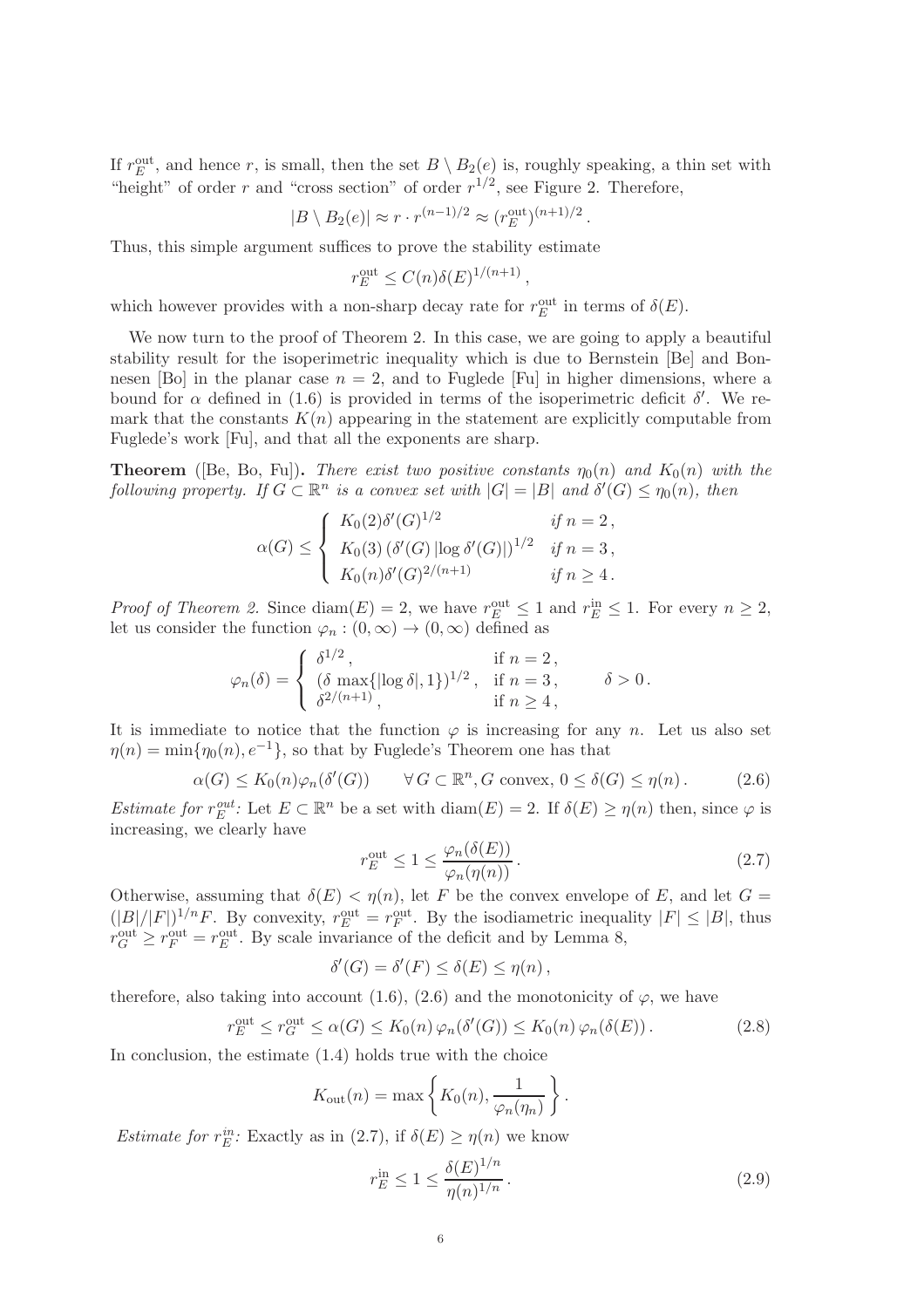

FIGURE 3. The worst possible situation in  $(2.16)$ 

On the other hand, if  $\delta(E) \le \eta(n)$  then (2.8) is in force. As a consequence, if  $r_E^{\text{in}} \le 2 r_E^{\text{out}}$ , then we immediately get

$$
r_E^{\text{in}} \le 2 r_E^{\text{out}} \le 2K_0(n)\varphi_n(\delta(E)) \le 6e^{-1}K_0(n)\delta(E)^{1/n},\tag{2.10}
$$

using the trivial fact that  $\varphi_n(t) \leq 3e^{-1}t^{1/n}$  for all n and for all  $0 \leq t \leq \eta(n)$ . We are then left to consider the last possible case, namely, if

$$
\delta(E) \le \eta(n), \qquad r_E^{\text{in}} > 2 r_E^{\text{out}}.\tag{2.11}
$$

By definition of  $r_E^{\text{out}}$  we know that, up to a translation,

$$
E \subset B_{1+r_E^{\text{out}}} \,. \tag{2.12}
$$

By the definition of  $r_E^{\text{in}}$ , it readily follows the existence of  $x \in B$  such that

$$
B_{r_E^{\text{in}}}(x) \subset \mathbb{R}^n \setminus E. \tag{2.13}
$$

Let us set  $H = E \cup B_{1-r_E^{\text{out}}}$ . By (2.12), we find  $\text{diam}(H) = \text{diam}(E) = 2$ . By the isodiametric inequality, we find  $0 \leq |B| - |H| = |B \setminus H| - |H \setminus B|$ , which implies

$$
|(B \setminus B_{1-r_E^{\text{out}}}) \setminus E| = |B \setminus H| \ge |H \setminus B| = |E \setminus B|.
$$
 (2.14)

Therefore,

$$
|B|\delta(E) \ge |E|\delta(E) = |B| - |E| = |B \setminus E| - |E \setminus B|
$$
  
\n
$$
= |B_{1-r_{E}^{\text{out}}} \setminus E| + |(B \setminus B_{1-r_{E}^{\text{out}}}) \setminus E| - |E \setminus B|
$$
  
\nby (2.14) 
$$
\ge |B_{1-r_{E}^{\text{out}}} \setminus E|
$$
  
\nby (2.13) 
$$
\ge |B_{1-r_{E}^{\text{out}}} \cap B_{r_{E}^{\text{in}}}(x)|
$$
  
\nby (2.11) 
$$
\ge |B_{1-(r_{E}^{\text{in}}/2)} \cap B_{r_{E}^{\text{in}}}(x)|.
$$
 (2.12)

Notice now that, for every  $s \in (0, 1/2)$  and every  $x \in \overline{B}$ , one has (see Figure 3, which shows the "worst" case, namely when  $x \in \partial B$ )

$$
B_{s/2}\left(\left(1-\frac{3}{2}s\right)x\right) \subset B_{1-s} \cap B_{2s}(x). \tag{2.16}
$$

As a consequence, recalling that  $r_E^{\text{in}} \leq 1$ , from (2.15) we deduce

$$
\delta(E) \ge \left(\frac{r_E^{\text{in}}}{4}\right)^n,
$$

that is,

$$
r_E^{\text{in}} \le 4\,\delta(E)^{1/n} \,. \tag{2.17}
$$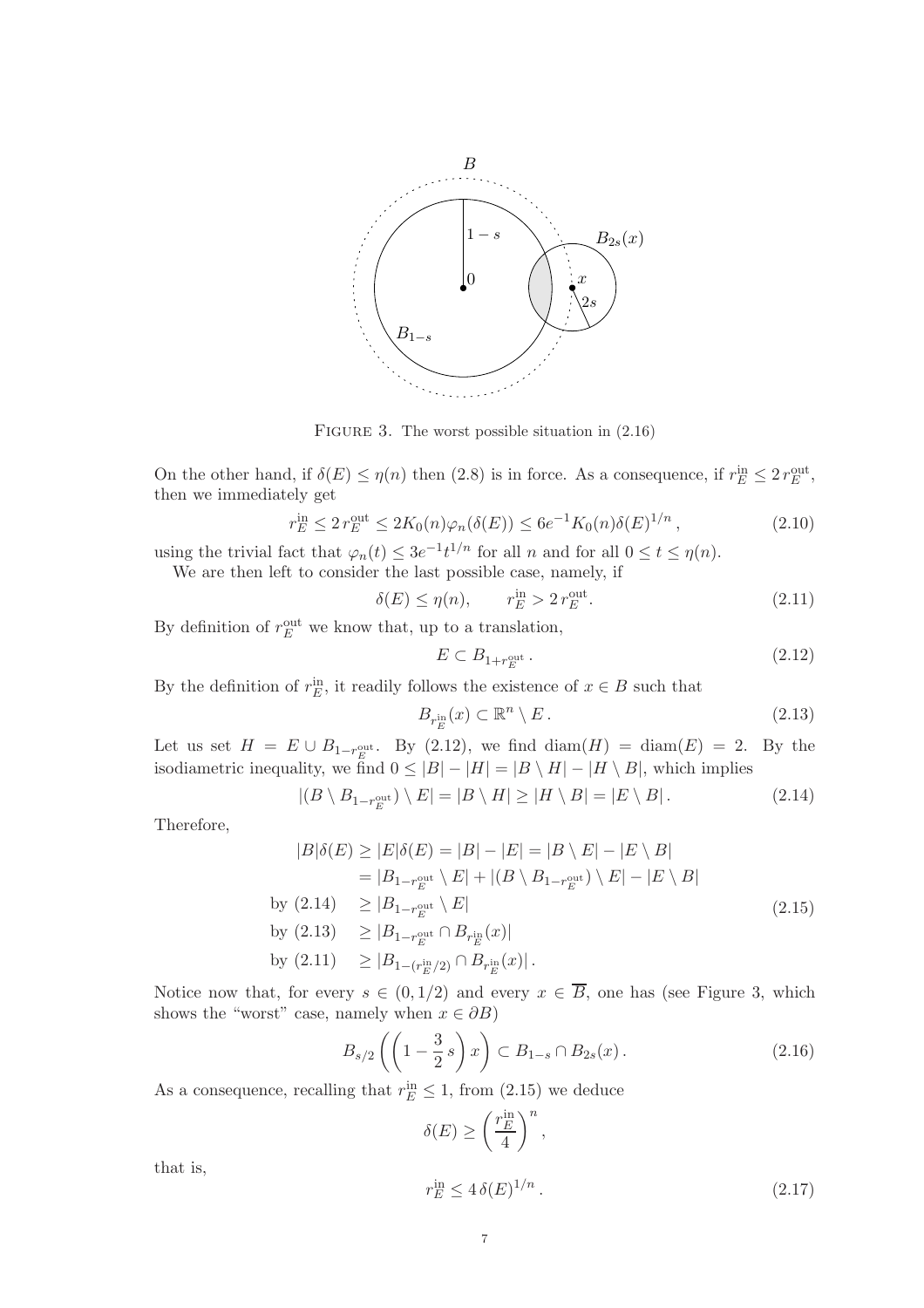Finally, putting together  $(2.9)$ ,  $(2.10)$  and  $(2.17)$ , we obtain the validity of  $(1.5)$  as soon as we take

$$
K_{\text{in}}(n) \ge \max\left\{\frac{1}{\eta(n)^{1/n}}, 6 e^{-1} K_0(n), 4\right\}.
$$

We have then concluded the proof of Theorem 2.

### 3. Nearly optimal sets

This section is devoted to the construction of examples showing the optimality of the decay rates provided in Theorem 1 and Theorem 2. These examples play around the notions of axially symmetric sets and of rearrangement by spherical caps, that are briefly reviewed in Section 3.1. The examples are then constructed in Section 3.2. Before coming to this, we settle the proof of the optimality of (1.5).

**Example 10** (Optimality of (1.5)). It is enough to pick up  $x \in B$ , and set  $E = B \setminus B_r(x)$ for some  $r \in (0, dist(x, \partial B))$ . Then we have

$$
\delta(E) = \frac{|B_r(x)|}{|E|} = \frac{r^n}{1 - r^n}, \qquad r_E^{\text{in}} = r.
$$

The decay rate found in estimate  $(1.5)$  is thus trivially optimal for any dimension n.

3.1. Rearrangement by spherical caps. We briefly discuss the properties of the rearrangement by spherical caps in connection with our problem. We introduce some notations for sets enjoying such symmetry, that will be used in the construction of our nearly optimal sets. Finally, we prove that rearrangement by spherical caps transforms a bounded measurable set E into an axially symmetric set  $E_{sc}$  with the same measure and possibly lower diameter. This result is not strictly needed in our constructions, but gives a flavor of why we are looking for nearly optimal sets in this class.

Consider the geodesic distance d on  $\partial B$ . For every  $A \subset \partial B$  and  $\alpha \in (0, \pi)$ , let  $I_{\alpha}A$  be the  $\alpha$ -neighborhood of A in  $\partial B$  (with respect to the geodesic distance d), defined by

$$
I_{\alpha}A = \{q \in \partial B : d(q, A) < \alpha\}.
$$

Moreover, given  $e \in \partial B$  and  $\alpha \in [0, \pi]$ , let us denote by  $K[e, \alpha]$  the spherical cap contained in  $\partial B$  with center at e and geodetic radius  $\alpha$ . In other words,

$$
K[e, \alpha] := \{ q \in \partial B : d(e, q) < \alpha \} = I_\alpha \{ e \}. \tag{3.1}
$$

Then the following Brunn-Minkowski type inequality on  $\partial B$  holds true (see, e.g., [Ga, Section 12]),

$$
\mathcal{H}^{n-1}(I_{\alpha}A) \ge \mathcal{H}^{n-1}(I_{\alpha}K[e,\beta]),\tag{3.2}
$$

whenever  $\beta$  is such that  $\mathcal{H}^{n-1}(A) = \mathcal{H}^{n-1}(K[e, \beta]).$ 

Let now E be a bounded measurable subset of  $\mathbb{R}^n$ . We associate to E the measurable function  $v_E : (0, \infty) \mapsto [0, \pi]$ , defined so that

$$
r^{n-1} \mathcal{H}^{n-1}(K[e, v_E(r)]) = \mathcal{H}^{n-1}(\overline{E} \cap \partial B_r), \quad r > 0,
$$

where  $B_r$  denotes the ball or radius r centered at zero. The rearrangement by spherical caps  $E_{sc}$  of E, with center at the origin and axis  $e \in \partial B$ , is thus defined as

$$
E_{sc} = \left\{ p \in \mathbb{R}^n : p \in |p| K[e, v_E(|p|)] \right\}.
$$

In the next Theorem we prove that, as in the case of Steiner symmetrization, the diameter decreases under symmetrization by spherical caps.

**Theorem 11.** For every bounded measurable set E we have  $|E_{sc}| = |E|$  and

$$
\text{diam}(E_{sc}) \leq \text{diam}(E).
$$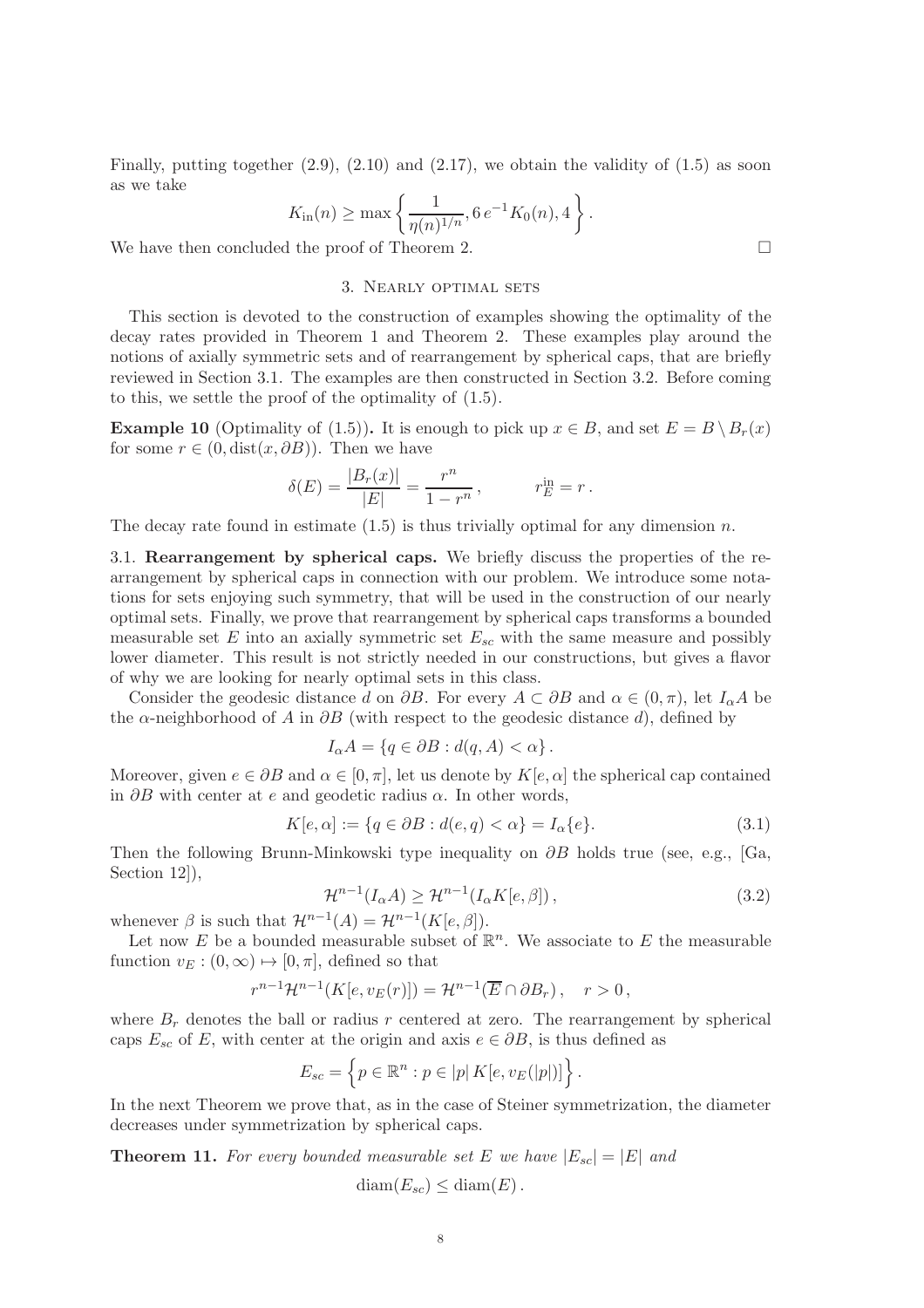*Proof.* The identity  $|E_{sc}| = |E|$  being elementary, we directly focus on the inequality  $diam(E_{sc}) \leq diam(E)$ . To this purpose, let  $p, q \in \partial B$  and  $r_p, r_q \in \mathbb{R}$  be such that  $r_p p$  and  $r_qq$  belong to  $\overline{E}_{sc}$ , and  $|r_p p - r_q q| = \text{diam}(E_{sc})$ . Since  $r_p p$  and  $r_q q$  realize the diameter



FIGURE 4. The situation for p and q realizing the diameter of  $E_{sc}$ .

of  $E_{sc}$ , by the definition of the rearrangement by spherical caps it is clear that p, q and e belong to a same two-dimensional subspace of  $\mathbb{R}^n$ , and by construction

$$
d(e, p) \le v_E(r_p), \qquad d(e, q) \le v_E(r_q).
$$

In particular (see Figure 4), by the triangular inequality

$$
d(-p,q) \ge d(-p,p) - d(p,e) - d(e,q) \ge \pi - (v_E(r_p) + v_E(r_q)).
$$
\n(3.3)

We can immediately exclude the case when both  $v_E(r_p) = 0$  and  $v_E(r_q) = 0$ . Indeed, in this case we have diam $(E_{sc}) = |r_p - r_q|$ , and on the other hand both  $\partial B_{r_p}$  and  $\partial B_{r_q}$ contain points of  $\overline{E}$ , which directly implies diam( $E \ge |r_p - r_q| = \text{diam}(E_{sc})$ , so the thesis would be already achieved. Therefore, without loss of generality we can assume that

$$
v_E(r_q) > 0. \tag{3.4}
$$

Consider now the set of all the points in  $\partial B_{r_q}$  that lie at distance larger than  $\text{diam}(E)$ from  $r_p p$ ,

$$
\left\{x \in \partial B_{r_q} : |r_p p - x| > \text{diam}(E)\right\}.
$$

If this set is empty, then in particular diam( $E_{sc}$ ) =  $|r_p p - r_q q| \leq \text{diam}(E)$ , thus we have already concluded. Otherwise, the above set is a non-empty spherical cap centered at  $-r_{q}p$ , and we denote by  $r_{q}\psi(r_{p}, r_{q}) > 0$  its radius. Thus,

$$
\left\{x \in \partial B_{r_q} : |r_p p - x| > \text{diam}(E)\right\} = r_q K[-p, \psi(r_p, r_q)].\tag{3.5}
$$

Since  $r_p p$  and  $r_q q$  realize the diameter of  $E_{sc}$ , saying that  $\text{diam}(E_{sc}) \leq \text{diam}(E)$  is equivalent to say that  $r_qq$  lies at a distance smaller than  $\text{diam}(E)$  from  $r_p p$ , which by (3.5) amounts to

$$
d(q,-p) \geq \psi(r_p,r_q).
$$

In turn, in view of (3.3) the thesis is then reduced to check that

$$
v_E(r_q) + v_E(r_p) + \psi(r_p, r_q) \le \pi.
$$
\n(3.6)

By the diameter constraint, we have that for every  $r_p p' \in \partial B_{r_p} \cap \overline{E}$ 

$$
r_q K[-p', \psi(r_p, r_q)] \subset \partial B_{r_q} \setminus \overline{E} .
$$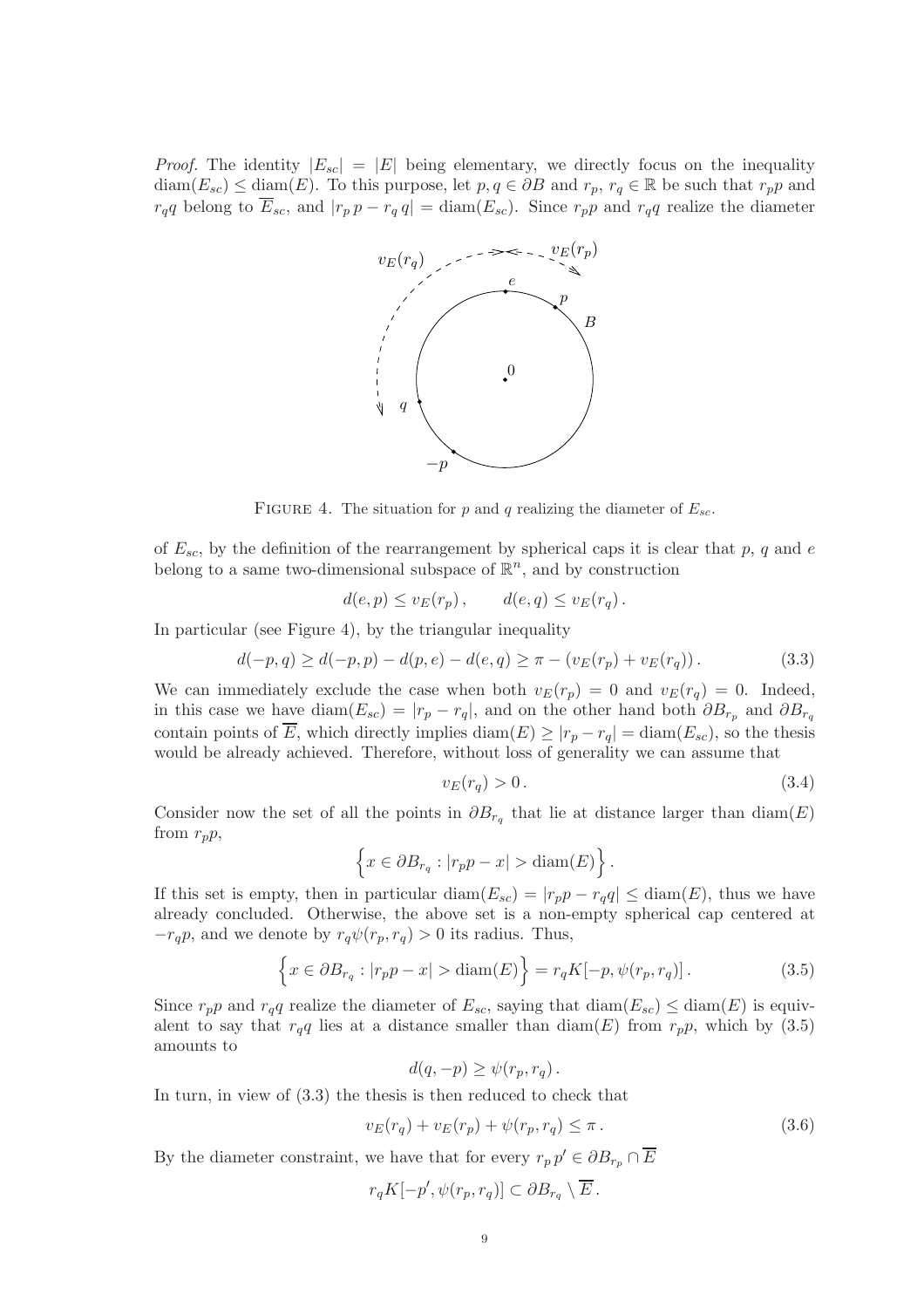Therefore

$$
I_{\psi(r_p,r_q)}a\left\{\frac{1}{r_p}(\partial B_{r_p}\cap \overline{E})\right\}\subset \frac{1}{r_q}\left\{\partial B_{r_q}\setminus \overline{E}\right\}\,,
$$

where  $a : \partial B \to \partial B$  is the antipodal map, i.e.,  $a(p) := -p$ . Thus

$$
\mathcal{H}^{n-1}(K[p, v_E(r_q)]) = \frac{\mathcal{H}^{n-1}(\partial B_{r_q} \cap E)}{r_q^{n-1}} = \mathcal{H}^{n-1}(\partial B) - \frac{\mathcal{H}^{n-1}(\partial B_{r_q} \setminus E)}{r_q^{n-1}}
$$
  

$$
\leq \mathcal{H}^{n-1}(\partial B) - \mathcal{H}^{n-1}\left(I_{\psi(r_p, r_q)} a\left\{\frac{1}{r_p}(\partial B_{r_p} \cap E)\right\}\right)
$$
  

$$
\leq \mathcal{H}^{n-1}(\partial B) - \mathcal{H}^{n-1}(I_{\psi(r_p, r_q)} K[p, v_E(r_p)]),
$$
\n(3.7)

where in the last inequality we have applied  $(3.2)$  and the fact that the antipodal map is an isometry. The above inequality (3.7) ensures that  $v_E(r_p) + \psi(r_p, r_q) < \pi$ : indeed, otherwise the right term is zero while the left one is strictly positive by (3.4). And in turn, since  $v_E(r_p) + \psi(r_p, r_q) < \pi$  then

$$
I_{\psi(r_p,r_q)}K[p, v_E(r_p)] = K[p, \psi(r_p,r_q) + v_E(r_p)],
$$

which inserted in (3.7) yields

$$
\mathcal{H}^{n-1}(K[p, v_E(r_q)]) \leq \mathcal{H}^{n-1}(K[-p, \pi - (v_E(r_p) + \psi(r_p, r_q))])
$$

and (3.6) follows by the monotonicity of  $\alpha \in (0, \pi) \mapsto \mathcal{H}^{n-1}(K[p, \alpha])$ . Thus, we conclude the thesis.  $\Box$ 

3.2. Sharp decay rates. We now pass to construct families of nearly optimal sets in the isodiametric inequality showing the optimality of the decay rates in Theorems 1 and 2.

Given  $\varepsilon \in (0,1)$ ,  $f, g:(0,\varepsilon) \to (0,\pi)$ , and  $p \in \partial B$ , let us denote by  $E[\varepsilon, f, g, p] \subset \mathbb{R}^n$ the set defined by

$$
E[\varepsilon, f, g, p] := B \cup \bigcup_{0 \le t \le \varepsilon} (1 + \varepsilon - t) K[p, f(t)] \setminus \bigcup_{0 \le t \le \varepsilon} (1 - \varepsilon + t) K[-p, g(t)],
$$

where  $K[\cdot, \cdot]$  is the spherical cap defined in (3.1). In the following lemma we provide a sufficient condition for such a set to have diameter equal to 2, together with an upper bound for its isodiametric deficit.

**Lemma 12.** Let 
$$
\varepsilon \in (0, 4/9)
$$
,  $f : (0, \varepsilon) \to (0, \pi/8)$ ,  $g : (0, \varepsilon) \to (0, \pi)$  be defined as  

$$
g(t) = \max\{f(s) + \pi\sqrt{t - s} : 0 \le s \le t\}, \qquad t \in (0, \varepsilon), \tag{3.8}
$$

*and set*  $E = E[\varepsilon, f, g, p]$  *for some*  $p \in \partial B$ *. Then* diam(E) = 2*, and* 

$$
\delta(E) \le \frac{1}{|E|} \int_0^{\varepsilon} \mathcal{H}^{n-1}(K[p, g(t)]) - \mathcal{H}^{n-1}(K[p, f(t)]) dt.
$$
 (3.9)

*Moreover,*

$$
r_E^{\text{out}} \ge \frac{\varepsilon}{3},\tag{3.10}
$$

$$
\inf_{x \in \mathbb{R}^n} |E \Delta B(x)| \ge \frac{1}{3} \min \left\{ c(n)\varepsilon \, , \int_{\varepsilon/2}^{\varepsilon} \mathcal{H}^{n-1}(K[p, f(t)]) \, dt \right\},\tag{3.11}
$$

*for some constant*  $c(n) \in (0, \infty)$  *depending only on n.* 

*Proof.* We divide the proof in several steps.

**Step I: estimate on**  $\psi(s,t)$ . In this first step, we fix any  $0 \le s \le t \le \varepsilon \le 4/9$ , and we aim to get the estimate (3.12) below for the geodetic radius  $\psi(s,t) \in [0,\pi/2)$  defined by the identity

$$
\partial B_{1-\varepsilon+t} \setminus B_2\big((1+\varepsilon-s)p\big) = (1-\varepsilon+t) K[-p,\psi(s,t)].
$$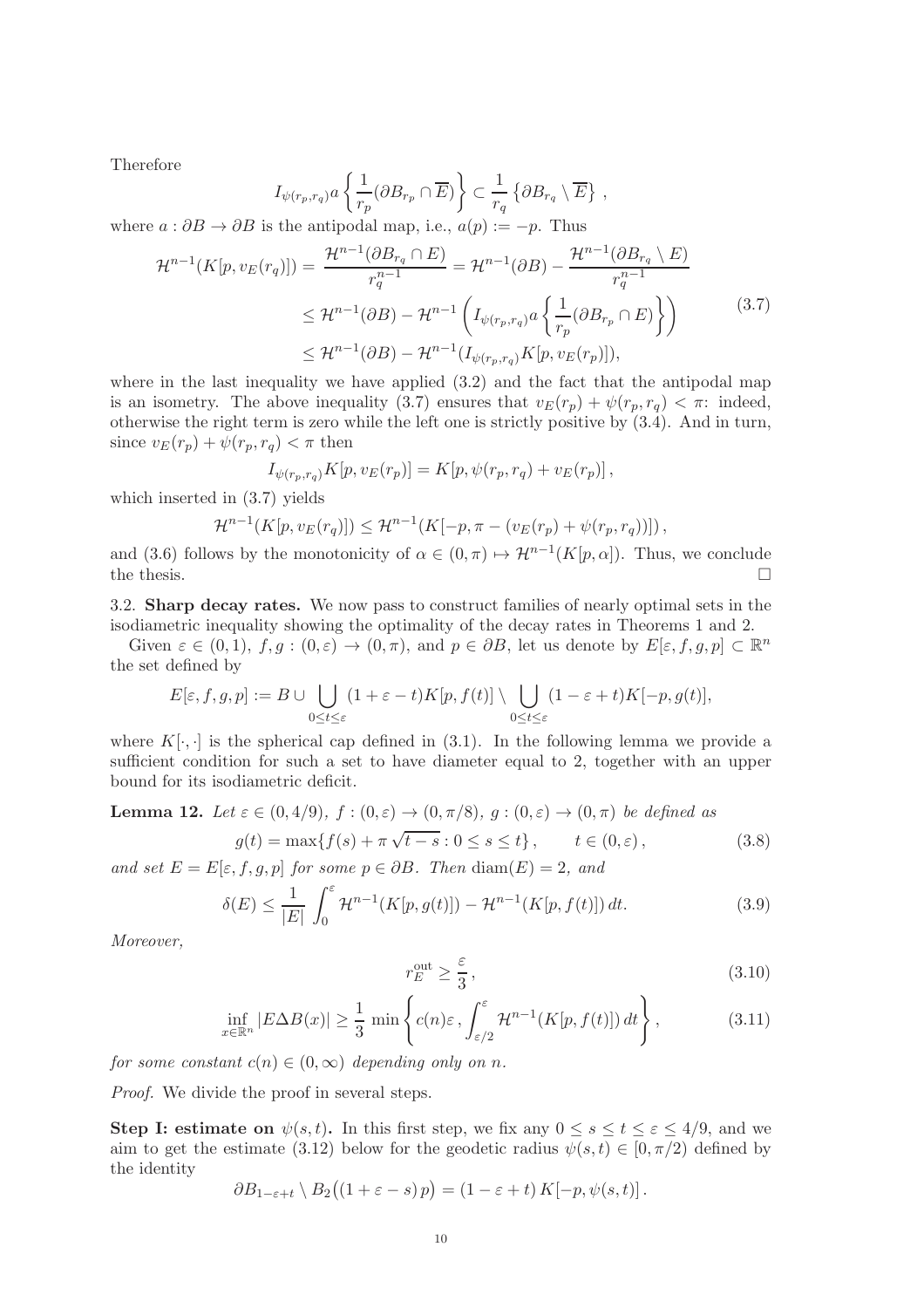

FIGURE 5. Step one in the proof of Lemma 12.

The problem is essentially two-dimensional, and in suitable coordinates we can set

$$
(1+\varepsilon-s)p=(0,1+\varepsilon-s),
$$

and parameterize the generic point  $q \in (1 - \varepsilon + t) K[-p, \psi(s, t)]$  as

$$
q = (1 - \varepsilon + t)(\sin \varphi, -\cos \varphi), \qquad |\varphi| < \psi(s, t),
$$

see Figure 5. From the elementary inequality

$$
\cos \varphi \le 1 - \left(\frac{2}{\pi}\right)^2 \varphi^2, \qquad \varphi \in \left(-\frac{\pi}{2}, \frac{\pi}{2}\right),
$$

we find that, setting  $|\varphi| = \psi(s, t)$ 

$$
4 = |(1 + \varepsilon - s)p - q|^2 = |(-(1 - \varepsilon + t)\sin\varphi, 1 + \varepsilon - s + (1 - \varepsilon + t)\cos\varphi)|^2
$$
  
=  $(1 - \varepsilon + t)^2 + (1 + \varepsilon - s)^2 + 2(1 + \varepsilon - s)(1 - \varepsilon + t)\cos\varphi$   

$$
\leq (1 - \varepsilon + t)^2 + (1 + \varepsilon - s)^2 + 2(1 + \varepsilon - s)(1 - \varepsilon + t)\left(1 - \left(\frac{2}{\pi}\right)^2 \varphi^2\right)
$$
  
=  $(2 + t - s)^2 - \frac{8}{\pi^2}(1 + \varepsilon - s)(1 - \varepsilon + t)\varphi^2$ ,

that is,

$$
\frac{8}{\pi^2} (1 + \varepsilon - s)(1 - \varepsilon + t) \psi(s, t)^2 \le (4 + t - s)(t - s).
$$

Taking into account that  $1 + \varepsilon - s \ge 1$ , that  $1 - \varepsilon + t \ge 5/9$ , and that  $4 + t - s \le 40/9$ , we conclude that

$$
\psi(s,t) \le \pi \sqrt{t-s} \,. \tag{3.12}
$$

Step II: the set E has diameter 2. Given  $p, \varepsilon, f, g$  and E as in the statement of the theorem, we prove now that  $\text{diam}(E) = 2$ . The inequality  $\text{diam}(E) \geq 2$  is clear, since  $\overline{E}$ contains both  $(1+\varepsilon)p$  and  $(1-\varepsilon)(-p)$ . Hence, we concentrate on the opposite inequality.

Taking then two points  $q_0, q_1 \in E$ , we need to establish that  $|q_0 - q_1| \leq 2$ . Since this clearly holds if both points belong to  $\overline{B}$ , we assume without loss of generality that  $q_0 \in E \setminus \overline{B}$ , so that  $q_0 \in (1 + \varepsilon - s) K[p, f(s)]$  for some  $s \in (0, \varepsilon)$ . If also  $q_1 \in E \setminus \overline{B}$ , then we have  $q_1 \in (1 + \varepsilon - \tilde{s}) K[p, f(\tilde{s})]$  for some  $\tilde{s} \in (0, \varepsilon)$ , and in particular

$$
|q_0 - q_1| \le |q_0 - (1 + \varepsilon - s)p| + |(1 + \varepsilon - \tilde{s})p - q_1| + |\tilde{s} - s| \le f(s) + f(\tilde{s}) + \varepsilon \le 2,
$$

so we are done. Assuming, instead, that  $q_1 \in E \cap B$ , it is useful to distinguish whether or not  $|q_1| \leq 1 - \varepsilon + s$ . If it is so, then of course we have  $|q_0 - q_1| \leq |q_0| + |q_1| \leq 2$ , hence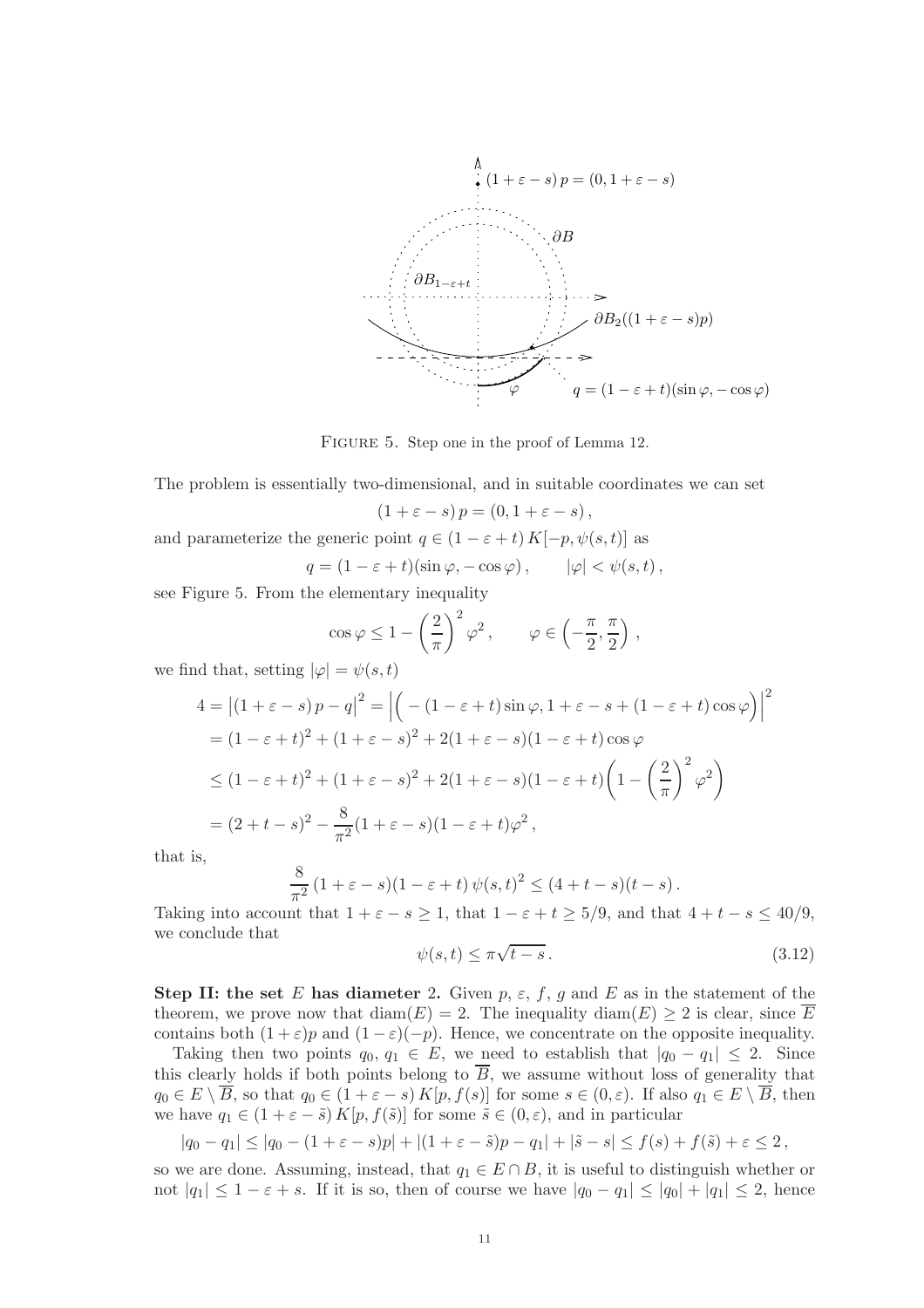we are again done. Therefore, we are left to consider the last possible situation, namely when there exists some  $t \in (s, \varepsilon)$  such that

$$
q_1 \in (1 - \varepsilon + t) \left( \partial B \setminus K[-p, g(t)] \right).
$$

Notice now that, calling  $q'_0 = q_0/|q_0|$  and  $q'_1 = q_1/|q_1|$ , we have

$$
d(q_0',q_1')\leq d(q_0',p)+d(p,q_1')\leq f(s)+\pi-g(t)<\pi\,,
$$

where the last inequality directly comes from the definition  $(3.8)$  of q, because  $t > s$  implies

$$
g(t) \ge f(s) + \pi \sqrt{t - s} > f(s).
$$

As an immediate consequence, we have that  $|q_0 - q_1|$  is maximal if

$$
d(q'_0, q'_1) = \pi - (g(t) - f(s)).
$$

Therefore, keeping in mind Step I, proving  $|q_0 - q_1| \leq 2$  is equivalent to show that

$$
g(t) - f(s) \ge \psi(s, t) \,,
$$

which in turn immediately follows by (3.8) and (3.12), since

$$
g(t) - f(s) \ge \pi \sqrt{t - s} \ge \psi(s, t).
$$

We have then shown that  $\text{diam}(E) = 2$ .

**Step III: proof of (3.9).** Since  $\text{diam}(E) = 2$ , we have that

$$
|E|\delta(E) = |B| - |E| = |B \setminus E| - |E \setminus B|
$$
  
=  $\int_0^{\epsilon} (1 - \epsilon + t)^{n-1} \mathcal{H}^{n-1}(K[-p, g(t)]) - (1 + \epsilon - t)^{n-1} \mathcal{H}^{n-1}(K[p, f(t)]) dt$   
 $\leq \int_0^{\epsilon} \mathcal{H}^{n-1}(K[-p, g(t)]) - \mathcal{H}^{n-1}(K[p, f(t)]) dt,$ 

that is (3.9), as required.

Step IV: proof of (3.10). To show (3.10) we need to prove that, for every  $q \in \mathbb{R}^n$ , one has  $r(q) \geq \varepsilon/3$ , being

$$
r(q) = \inf\{r > 0 : E \subset B_{1+r}(q)\}.
$$

First of all, if  $q \cdot p \geq (3/2)\varepsilon$ , then since  $-(1 - \varepsilon)p \in E$  we find

$$
1 + r(q) \ge |q| + (1 - \varepsilon)p| \ge q \cdot p + (1 - \varepsilon) \ge 1 + \frac{\varepsilon}{2},
$$

so (3.10) is true. Similarly, if  $q \cdot p \leq \varepsilon/2$ , then by the fact that  $(1 + \varepsilon)p \in E$  we have

$$
1 + r(q) \ge |q - (1 + \varepsilon)p| \ge 1 + \varepsilon - \frac{\varepsilon}{2} = 1 + \frac{\varepsilon}{2},
$$

and then again (3.10) follows.

Let us finally assume that  $\varepsilon/2 < q \cdot p < (3/2)\varepsilon$ . Since E is axially symmetric, in suitable planar coordinates we may assume that  $q = (x, y)$ , with  $x \le 0$  and  $y \in (\varepsilon/2, 3\varepsilon/2)$ . Since the point (sin  $q(0)$ , – cos  $q(0)$ ) belongs to  $\overline{E}$ , we get

$$
1 + r(q) \ge |(x, y) - (\sin g(0), -\cos g(0))| \ge |(0, y) - (\sin g(0), -\cos g(0))|
$$
  
 
$$
\ge \sqrt{1 + y^2 + 2y \cos g(0)} \ge \sqrt{1 + \varepsilon \cos g(0)}.
$$

And since  $q(0) = f(0) < \pi/8$ , we have cos  $q(0) > \cos(\pi/8) > 9/10$ , so that

$$
r(q) \ge \sqrt{1 + \frac{9}{10}\varepsilon} - 1 \ge \frac{\varepsilon}{3}.
$$

Hence, we have concluded to check (3.10) also in the last case.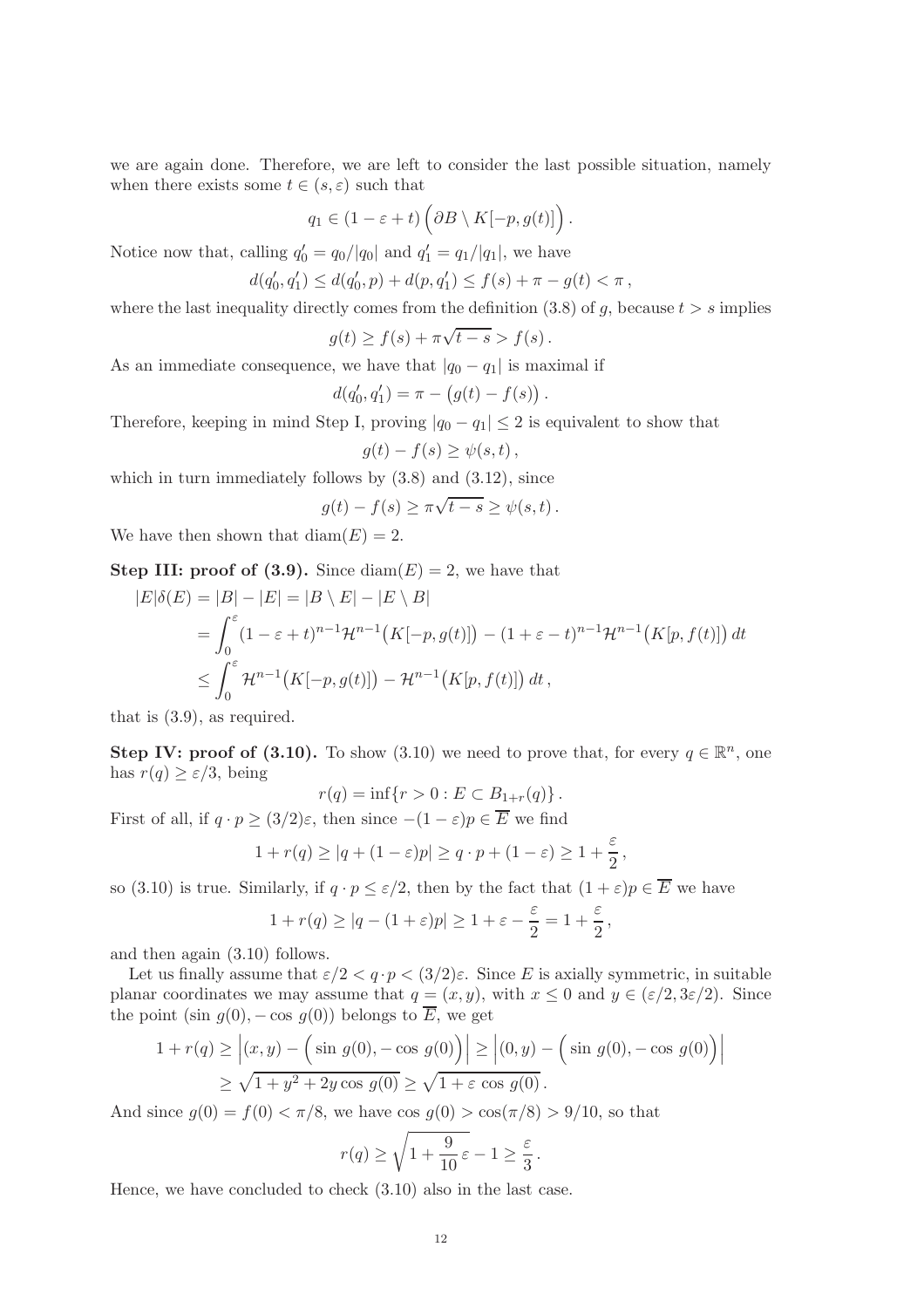

FIGURE 6. There exists a constant c, depending on  $\pi/8$  and on the fact that  $\varepsilon < 4/9$ , such that E agrees with B on the dark region K.

Step V: proof of  $(3.11)$ . We are left to the last estimate to show, namely,  $(3.11)$ . To this end, it is convenient to write  $x = (x', x_n) \in \mathbb{R}^n = \mathbb{R}^{n-1} \times \mathbb{R}$  and to set  $p = e_n$ . By the same argument used in the proof of  $[Ma, Lemma 5.2]$ , exploiting the fact that E is axially symmetric with respect to the  $e_n$ -axis, we find that

$$
\inf_{x \in \mathbb{R}^n} |E \Delta B(x)| \ge \frac{1}{3} \inf_{t \in \mathbb{R}} |E \Delta B(t e_n)|. \tag{3.13}
$$

Since  $f < \pi/8$  on  $(0, \varepsilon)$  and  $\varepsilon < 4/9$ , there exists a positive constant c such that, if we set

$$
K = \{(x', x_n) \in \mathbb{R}^n : x_n > 0, |x'| > c\},\
$$

then, see Figure 6,

$$
(E \Delta B) \cap K = \emptyset.
$$

Evidently, there also exists a positive constant  $c(n)$  (roughly speaking, a fraction of the  $(n-1)$ -dimensional measure of the spherical region  $K \cap \partial B$ ), such that

$$
|(B(t e_n)\Delta B)\cap K|\geq 2c(n)\min\{|t|,1\}\,,\qquad\forall\,t\in\mathbb{R}\,.
$$

Therefore, if  $|t| \geq \varepsilon/2$ , then we deduce

$$
|E\Delta B(t e_n)| \ge c(n)\,\varepsilon\,. \tag{3.14}
$$

Instead, if  $|t| < \varepsilon/2$ , then we surely have

$$
\left\{x \in E : |x| > 1 + \frac{\varepsilon}{2}\right\} \subset E \Delta B(t e_n),
$$

so that

$$
|E\Delta B(te_n)| \geq \int_{\varepsilon/2}^{\varepsilon} (1+\varepsilon-\tau)^{n-1} \mathcal{H}^{n-1}(K[p,f(\tau)]) d\tau \geq \int_{\varepsilon/2}^{\varepsilon} \mathcal{H}^{n-1}(K[p,f(\tau)]) d\tau. \tag{3.15}
$$

Putting together  $(3.14)$  and  $(3.15)$ , and recalling  $(3.13)$ , we obtain  $(3.11)$ .

**Example 13** (Optimality of (1.2) and of (1.4) with  $n = 2$ ). Let  $0 < \varepsilon < 1/16$ , and for  $t \in (0, \varepsilon)$  consider the functions

$$
f_{\varepsilon}(t) = \frac{\pi}{8\varepsilon}t,
$$
  
\n
$$
g_{\varepsilon}(t) = \max\{f_{\varepsilon}(s) + \pi\sqrt{t-s} : 0 \le s \le t\}.
$$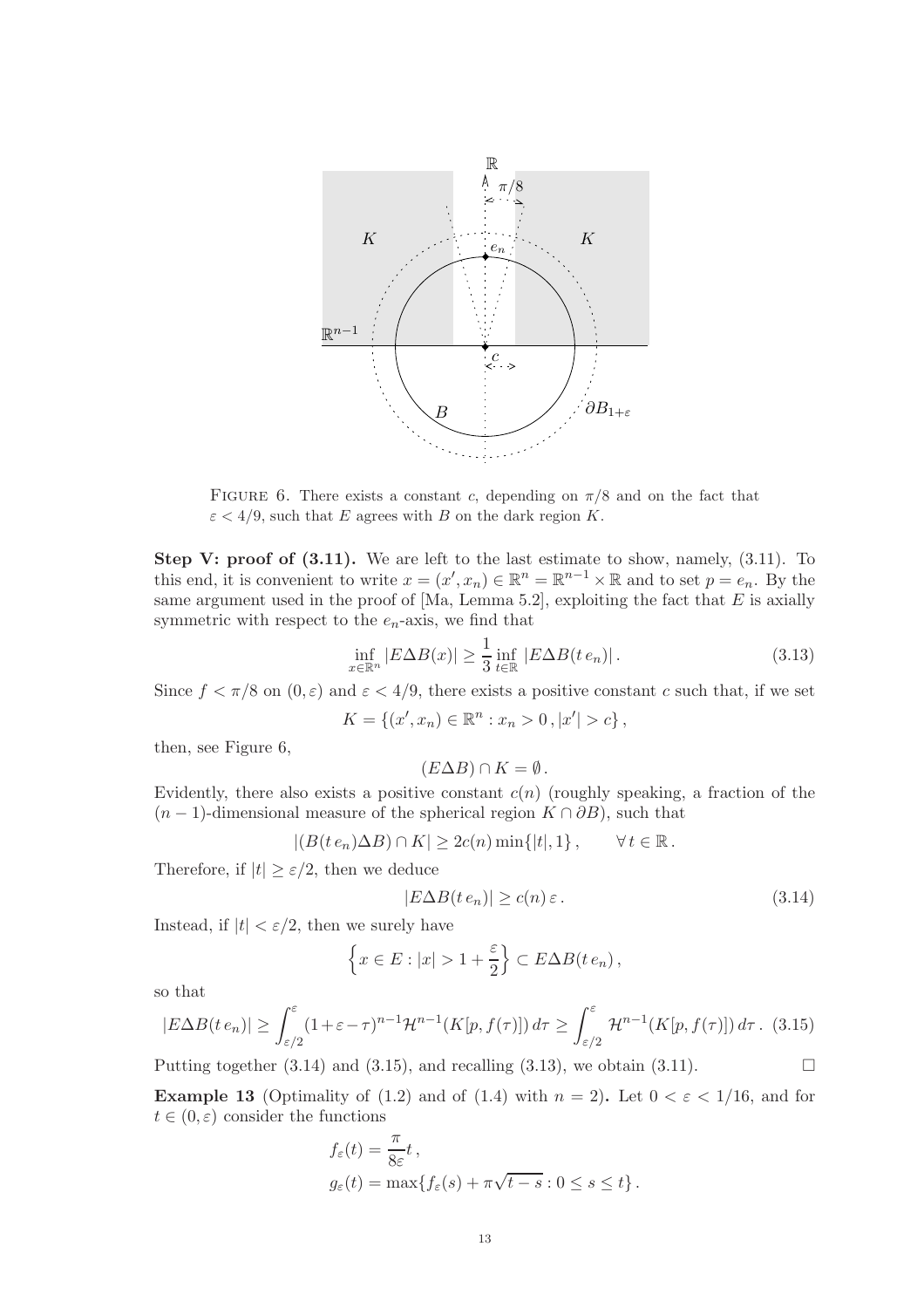For every  $t \in (0, \varepsilon)$  there exists  $s(t) \in (0, t)$  such that

$$
0 \le g_{\varepsilon}(t) - f_{\varepsilon}(t) = \pi \sqrt{t - s(t)} - \frac{\pi}{8\varepsilon}(t - s(t))
$$
  

$$
\le \max \left\{ \pi \sqrt{\sigma} - \frac{\pi}{8\varepsilon} \sigma : 0 < \sigma < \varepsilon \right\} = 2\pi \varepsilon.
$$
 (3.16)

Fix  $p \in \partial B$ , and consider the family of sets  $E_{\varepsilon} = E[\varepsilon, f, g, p]$  defined as in Lemma 12. By construction we have

$$
\int_{\varepsilon/2}^{\varepsilon} \mathcal{H}^{n-1}(K[p, f(s)]) ds \geq \kappa(n)\varepsilon,
$$

for some constant  $\kappa(n)$  depending on the dimension n only. Then, by Lemma 12 we have  $diam(E_{\varepsilon})=2,$ 

$$
r_{E_{\varepsilon}}^{\text{out}} \ge \frac{\varepsilon}{3}, \qquad \inf_{x \in \mathbb{R}^n} |E_{\varepsilon} \Delta B(x)| \ge \tilde{\kappa}(n) \,\varepsilon. \tag{3.17}
$$

Finally, by (3.9) and (3.16) the following estimate for the isodiametric deficit of the  $E_{\varepsilon}$ holds,

$$
|E|\delta(E_{\varepsilon}) \leq \int_0^{\varepsilon} \mathcal{H}^{n-1}(K[p, g_{\varepsilon}(t)]) - \mathcal{H}^{n-1}(K[p, f_{\varepsilon}(t)]) dt
$$
  

$$
\leq C(n) \varepsilon \max_{t \in (0,\varepsilon)} |g_{\varepsilon}(t) - f_{\varepsilon}(t)| \leq 2\pi C(n) \varepsilon^2,
$$

being  $C(n)$  a constant depending only on the dimension. Finally, combining this last estimate with  $(3.17)$ , we derive the optimality of  $(1.2)$ , as well as of  $(1.4)$  for the case  $n = 2$ .

Example 14 (Optimality of (1.4) with  $n \ge 4$ ). Let  $0 < \varepsilon < 4/9$ ,  $0 < \rho < \pi/8$  and for  $t \in (0, \varepsilon)$  consider the functions

$$
f_{\varepsilon}(t) = \begin{cases} \rho & \text{if } t = 0, \\ 0 & \text{otherwise.} \end{cases}
$$

$$
g_{\varepsilon}(t) = \max\{f_{\varepsilon}(s) + \pi\sqrt{t - s} : 0 \le s \le t\} = \rho + \sqrt{t}.
$$

Fix  $p \in \partial B$ , and consider the family of sets  $E_{\varepsilon} = E[\varepsilon, f, g, p]$  defined as in Lemma 12. Then, by Lemma 12 we have  $\text{diam}(E_{\varepsilon}) = 2$ , and  $r_{E_{\varepsilon}}^{\text{out}} \geq \varepsilon/3$ . By (3.9) the following estimate for the isodiametric deficit of the  $E_{\varepsilon}$  holds,

$$
|E|\delta(E_{\varepsilon}) \leq \int_0^{\varepsilon} \mathcal{H}^{n-1}(K[p, g_{\varepsilon}(t)]) - \mathcal{H}^{n-1}(K[p, f_{\varepsilon}(t)]) dt = \int_0^{\varepsilon} \mathcal{H}^{n-1}(K[p, g_{\varepsilon}(t)]) dt
$$
  

$$
\leq C(n) \int_0^{\varepsilon} (\rho + \sqrt{t})^{n-1} dt \leq C(n) (1 + o(\rho)) \varepsilon^{(n+1)/2},
$$

where  $o(\rho) \to 0$  as  $\rho \to 0$ . By the arbitrariness of  $\rho$  we conclude that (1.4) is sharp also in the case  $n \geq 4$ .

**Example 15** (Optimality of (1.4) with  $n = 3$ ). Let  $n = 3$ , let  $c < \pi/8$ , and for  $0 < \varepsilon < e^{-2}$ let  $f_{\varepsilon}, \tilde{g}_{\varepsilon} : (0, \varepsilon) \mapsto \mathbb{R}$  be defined by

$$
\tilde{f}_{\varepsilon}(t) = c \left(\frac{t}{\varepsilon}\right)^{|\log \varepsilon|},
$$
  

$$
\tilde{g}_{\varepsilon}(t) = \max \left\{ \tilde{f}_{\varepsilon}(s) + \pi \sqrt{t - s} : 0 \le s \le t \right\}.
$$

In order to evaluate  $\tilde{g}_{\varepsilon}(t)$ , suppose that  $0 < s(t) < t$  is a critical point for the right hand side in the definition of  $g_{\varepsilon}$ . Hence, setting for simplicity  $\varepsilon = e^{-l}$ , i.e.,  $l = |\log \varepsilon|$ , we readily obtain

$$
s(t)^{l-1} = \frac{\pi \varepsilon^l}{2cl\sqrt{t - s(t)}}.
$$
\n(3.18)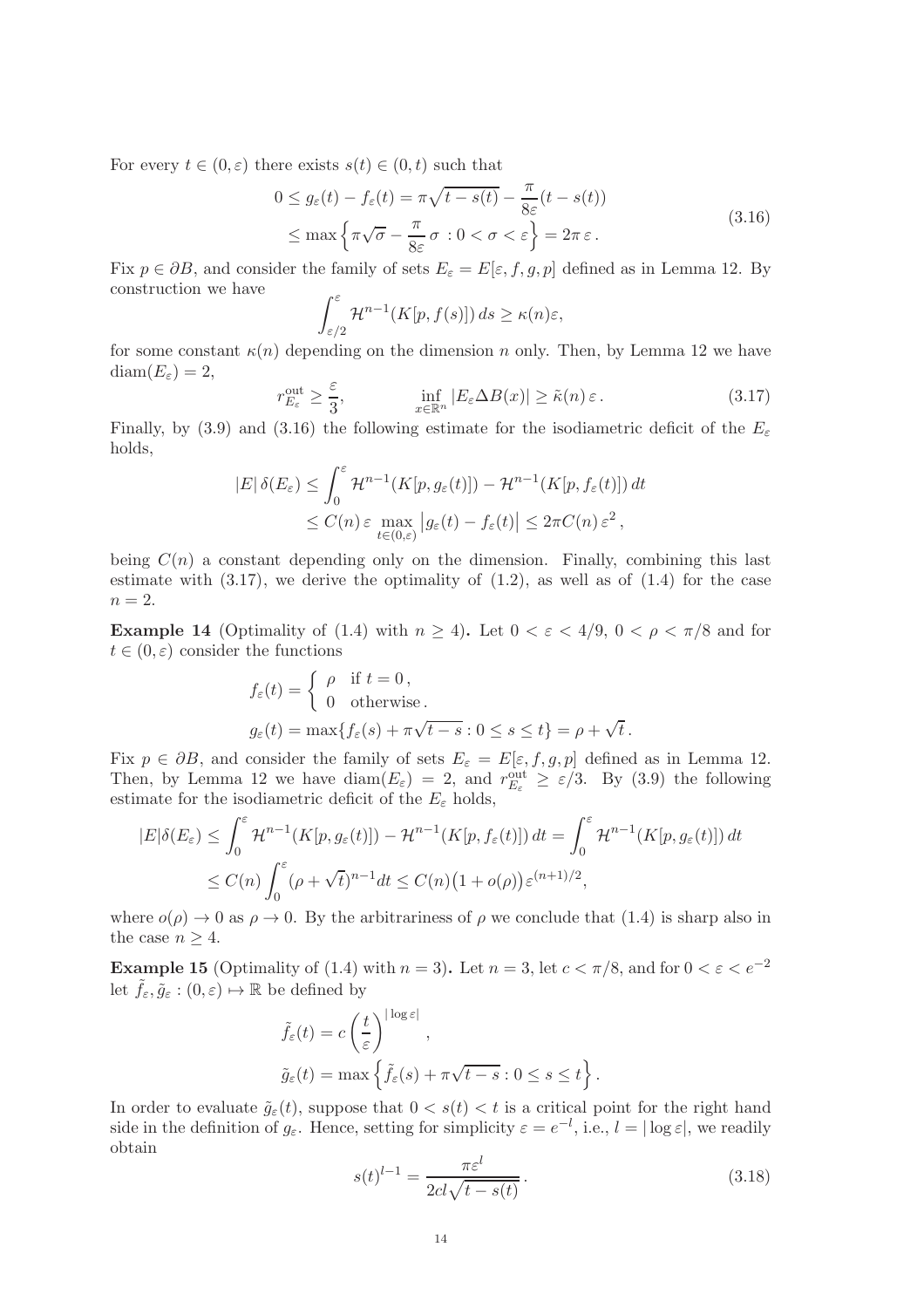Let  $1 > \theta > e^{-1/2}$  be fixed. We claim that for every  $t \ge \theta \varepsilon$ , if  $\varepsilon$  is small enough (depending on  $\theta$ ) there exists a unique positive solution  $0 < s(t) < t$  of (3.18) satisfying

- (i)  $\tilde{g}_{\varepsilon}(t) = \tilde{f}_{\varepsilon}(s(t)) + \pi \sqrt{t s(t)};$
- (ii)  $\left(\frac{t}{s(t)}\right)^l \to 1$  as  $\varepsilon \to 0$  (or, equivalently, as  $l \to \infty$ );
- (iii)  $f_{\varepsilon}(t) \geq \tilde{g}_{\varepsilon}(t)/2$ .

In fact, consider the maximization problem which defines  $g_{\varepsilon}(t)$ . The maximum is surely not attained at  $s = t$ , because  $\sqrt{t-s}$  has a negative infinite slop at  $s = t$ , while  $\tilde{f}_{\varepsilon}$  is regular around  $s = t$ . To exclude that the maximum is at  $s = 0$ , it is enough to check that  $\pi \sqrt{t} < \tilde{f}_{\varepsilon}(t)$ . And in turn, since the square root is concave while  $\tilde{f}_{\varepsilon}$  is convex, we can limit ourselves to check that  $\pi\sqrt{\theta\varepsilon} < \tilde{f}_\varepsilon(\theta\varepsilon)$ . And finally, this follows by the fact that

$$
\frac{\sqrt{\theta \varepsilon}}{\tilde{f}_{\varepsilon}(\theta \varepsilon)} = c^{-1} \theta^{1/2} e^{-l/2} \theta^{-l} = c^{-1} \theta^{1/2} (\sqrt{e} \theta)^{-l} \to 0, \qquad (3.19)
$$

where the limit is intended for  $\varepsilon \to 0$ , or equivalently, for  $l \to \infty$ . Summarizing, we have shown that the maximum in the definition of  $\tilde{q}_{\varepsilon}(t)$  is attained at some  $0 < s(t) < t$ , for every  $t \geq \theta \varepsilon$ . Thus, it is clear that  $s(t)$  is a solution of (3.18) and that (i) holds.

To show (ii) we start underlining that, for any given  $0 < \bar{\delta} < 1$ , we must have

$$
s(\theta \varepsilon) \ge \bar{\delta}\theta\varepsilon \qquad \text{for } l \text{ large enough.} \tag{3.20}
$$

Indeed, arguing in a very similar way as in  $(3.19)$ , it is enough to show that for any  $0 < \delta \leq \bar{\delta}$  one has  $\tilde{f}_{\varepsilon}(\delta \theta \varepsilon) + \pi \sqrt{\theta \varepsilon - \delta \theta \varepsilon} < \tilde{f}_{\varepsilon}(\theta \varepsilon)$ , and in turn this easily follows because for  $l \to \infty$  one has

$$
\frac{\tilde{f}_{\varepsilon}(\delta\theta\varepsilon) + \pi\sqrt{(1-\delta)\theta\varepsilon}}{\tilde{f}_{\varepsilon}(\theta\varepsilon)} = \delta^l + \pi c^{-1}\sqrt{(1-\delta)\theta}e^{-l/2}\theta^{-l} \leq \bar{\delta}^l + \pi c^{-1}\left(\sqrt{e}\theta\right)^{-l} \to 0.
$$

Thus,  $(3.20)$  is established. Now, since  $s(t)$  solves  $(3.18)$  then we have

$$
t - s(t) = \frac{\pi^2}{4c^2 l^2} s(t)^{2-2l} \varepsilon^{2l} , \qquad (3.21)
$$

and hence

$$
t = s(t) + \frac{\pi^2}{4c^2 l^2} s(t)^{2-2l} \varepsilon^{2l}.
$$
 (3.22)

If  $\bar{\delta}$  is fixed in such a way that  $\bar{\delta}\theta > e^{-1/2}$ , a quick inspection shows that, thanks to (3.20), the function

$$
x \mapsto x + \frac{\pi^2}{4c^2l^2} x^{2-2l} \varepsilon^{2l}
$$

is strictly increasing for  $\bar{\delta}\theta \varepsilon < x < \varepsilon$ . This observation implies at once that, if  $\varepsilon$  is small enough, the critical point  $s(t)$  is unique and  $s(t)$  is increasing on  $t > \theta \varepsilon$ . Moreover, by  $(3.22)$  and  $(3.20)$  we easily get

$$
1 \leq \left(\frac{t}{s(t)}\right)^l \leq \left(1 + \left(\left(\overline{\delta}\theta\right)^{1-2l}e^{-l}\right)\right)^l \leq \left(1 + \left(\overline{\delta}\theta\sqrt{e}\right)^{-2l}\right)^l \to 1,
$$

so that (ii) follows.

Finally, to prove (iii), notice that it is equivalent to  $\tilde{f}_{\varepsilon}/(\tilde{g}_{\varepsilon}-\tilde{f}_{\varepsilon})\geq 1$ . To prove this last inequality, first notice that, thanks to  $(3.21)$  and the fact that  $s(t)$  is increasing, then  $t - s(t)$  is decreasing. Hence, for any  $t \geq \theta \varepsilon$  we have, also thanks to (i),

$$
\tilde{g}_{\varepsilon}(t)-\tilde{f}_{\varepsilon}(t)=\tilde{f}_{\varepsilon}(s(t))-\tilde{f}_{\varepsilon}(t)+\pi\sqrt{t-s(t)}\leq \pi\sqrt{t-s(t)}\leq \pi\sqrt{\theta\varepsilon-s(\theta\varepsilon)}.
$$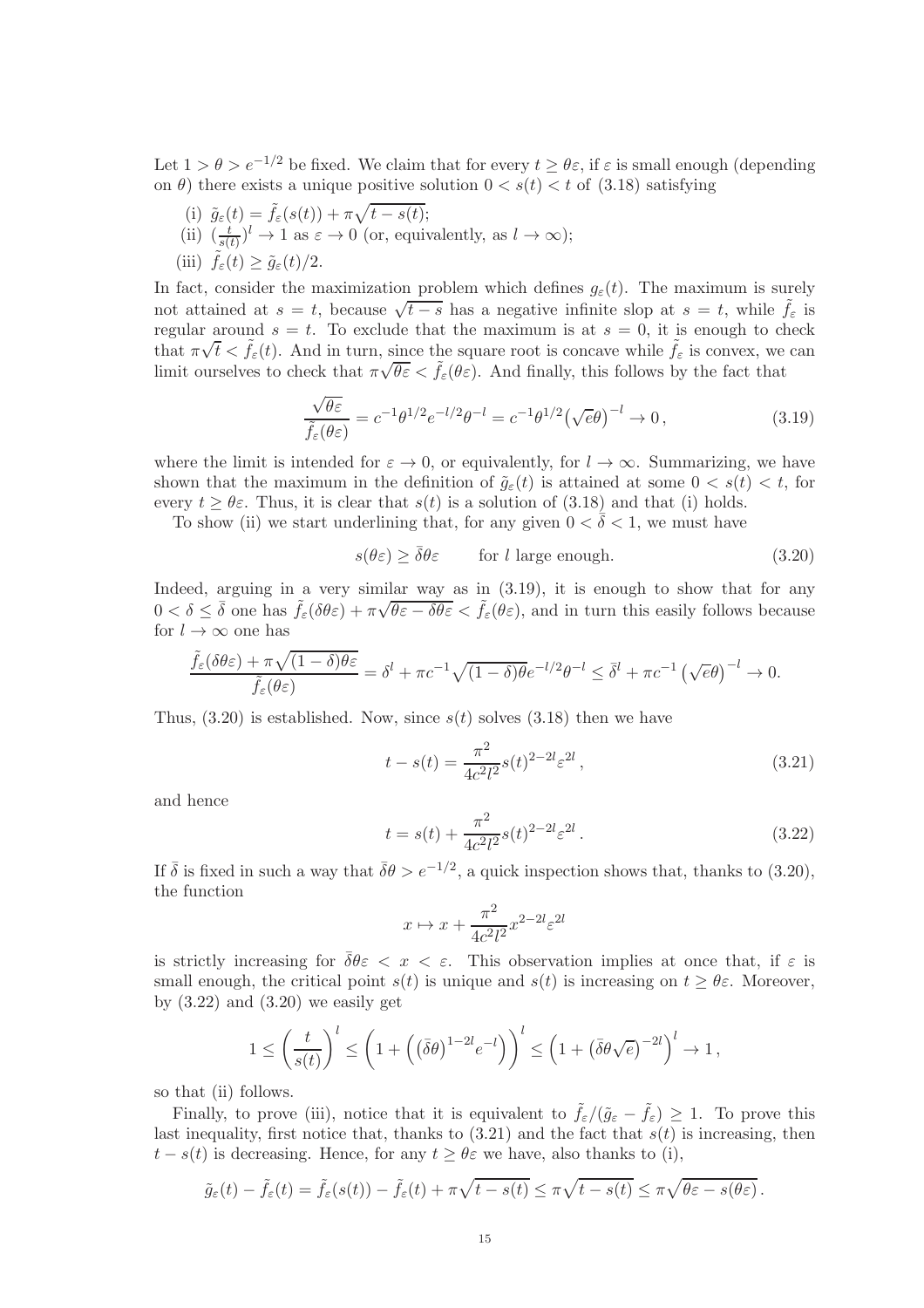As a consequence, for  $l$  large enough, recalling (ii) and  $(3.18)$  we have

$$
\frac{\tilde{f}_{\varepsilon}(t)}{\tilde{g}_{\varepsilon}(t) - \tilde{f}_{\varepsilon}(t)} \ge \frac{\tilde{f}_{\varepsilon}(\theta \varepsilon)}{\pi \sqrt{\theta \varepsilon - s(\theta \varepsilon)}} = \frac{c\theta^{l}}{\pi \sqrt{\theta \varepsilon - s(\theta \varepsilon)}} = \frac{2cl}{\pi^{2}} \theta^{l} \varepsilon^{-l} s(\theta \varepsilon)^{l-1}
$$
\n
$$
= \frac{2cl}{\pi^{2}} \theta^{l} \varepsilon^{-l} (\theta \varepsilon)^{l-1} \left(\frac{s(\theta \varepsilon)}{\theta \varepsilon}\right)^{l-1} = \frac{2cl}{\theta \pi^{2}} \theta^{2l} e^{l} \left(\frac{s(\theta \varepsilon)}{\theta \varepsilon}\right)^{l-1} \ge (\theta^{2} e)^{l} \ge 1,
$$

so that also (iii) follows.

We can finally pass to the construction of the nearly optimal set. Let  $f_{(1-\theta)\varepsilon}$ :  $(0, (1-\theta)\varepsilon)$  $(\theta)\varepsilon) \rightarrow (0, \pi/8)$  be defined by

$$
f_{(1-\theta)\varepsilon}(t) = \tilde{f}_{\varepsilon}(t+\theta\varepsilon) \,,
$$

and, correspondingly, define  $g_{(1-\theta)\varepsilon} : (0, (1-\theta)\varepsilon) \to (0, \pi/2)$  as

$$
g_{(1-\theta)\varepsilon}(t) = \max \left\{ f_{(1-\theta)\varepsilon}(s) + \pi\sqrt{t-s} : 0 \le s \le t \right\}.
$$

Notice that by construction

$$
g_{(1-\theta)\varepsilon}(t) \le \tilde{g}_{\varepsilon}(t+\theta\varepsilon) \qquad \text{for every } t \in [0, (1-\theta)\varepsilon]. \tag{3.23}
$$

Fix  $p \in \partial B$ , and consider the family of sets  $E_{(1-\theta)\varepsilon} = E[(1-\theta)\varepsilon, f_{(1-\theta)\varepsilon}, g_{(1-\theta)\varepsilon}, p]$ , defined according with Lemma 12, with  $\varepsilon$  replaced by  $(1 - \theta)\varepsilon$ . Then, by Lemma 12 the set  $E_{(1-\theta)\varepsilon}$ satisfies the diameter constraint diam $(E_{(1-\theta)\varepsilon})=2$ , and

$$
r_{E_{(1-\theta)\varepsilon}}^{\text{out}} \ge \frac{(1-\theta)\varepsilon}{3}.
$$

We are left to estimate the isodiametric deficit of  $E_{(1-\theta)\varepsilon}$ . In view of (3.9), (3.18) and (3.23), recalling also ii) and iii) we have

$$
|E_{(1-\theta)\varepsilon}|\delta(E_{(1-\theta)\varepsilon}) \leq \int_0^{(1-\theta)\varepsilon} \mathcal{H}^2\big(K[p, g_{(1-\theta)\varepsilon}(t)]\big) - \mathcal{H}^2\big(K[p, f_{(1-\theta)\varepsilon}(t)]\big) dt
$$
  
\n
$$
\leq C \int_{\theta\varepsilon}^{\varepsilon} (\tilde{g}_{\varepsilon})(t)^2 - (\tilde{f}_{\varepsilon})(t)^2 dt \leq 3C \int_{\theta\varepsilon}^{\varepsilon} \tilde{f}_{\varepsilon}(t)(\tilde{g}_{\varepsilon}(t) - \tilde{f}_{\varepsilon}(t)) dt
$$
  
\n
$$
\leq 3C \int_{\theta\varepsilon}^{\varepsilon} c\varepsilon^{-l} t^l \pi \sqrt{t - s(t)} = \frac{3C\pi^2}{2l} \int_{\theta\varepsilon}^{\varepsilon} t^l s(t)^{1-l} dt
$$
  
\n
$$
\leq \frac{C'}{l} \int_{\theta\varepsilon}^{\varepsilon} t \left(\frac{t}{s(t)}\right)^{l-1} dt \leq C'' \frac{\varepsilon^2}{|\log\varepsilon|},
$$

being C, C' and C'' three constants. We have thus constructed a family  $F_{\varepsilon} = E_{(1-\theta)\varepsilon}$  of sets with diam( $F_{\varepsilon}$ ) = 2 and

$$
\limsup_{\varepsilon \to 0^+} \frac{\delta(F_{\varepsilon}) |\log \varepsilon|}{\varepsilon^2} < \infty. \tag{3.24}
$$

Since by Theorem 2

$$
K_{out}(3)\sqrt{\delta(F_{\varepsilon})|\log \delta(F_{\varepsilon})|} \ge r_{F_{\varepsilon}}^{\text{out}} \ge \frac{(1-\theta)\varepsilon}{3}
$$
,

we conclude from (3.24) that

$$
\limsup_{\varepsilon \to 0^+} \frac{\sqrt{\delta(F_{\varepsilon}) |\log \delta(F_{\varepsilon})|}}{r_{F_{\varepsilon}}^{\rm out}} < \infty,
$$

thus getting the optimality of  $(1.4)$  also in the case  $n = 3$ .